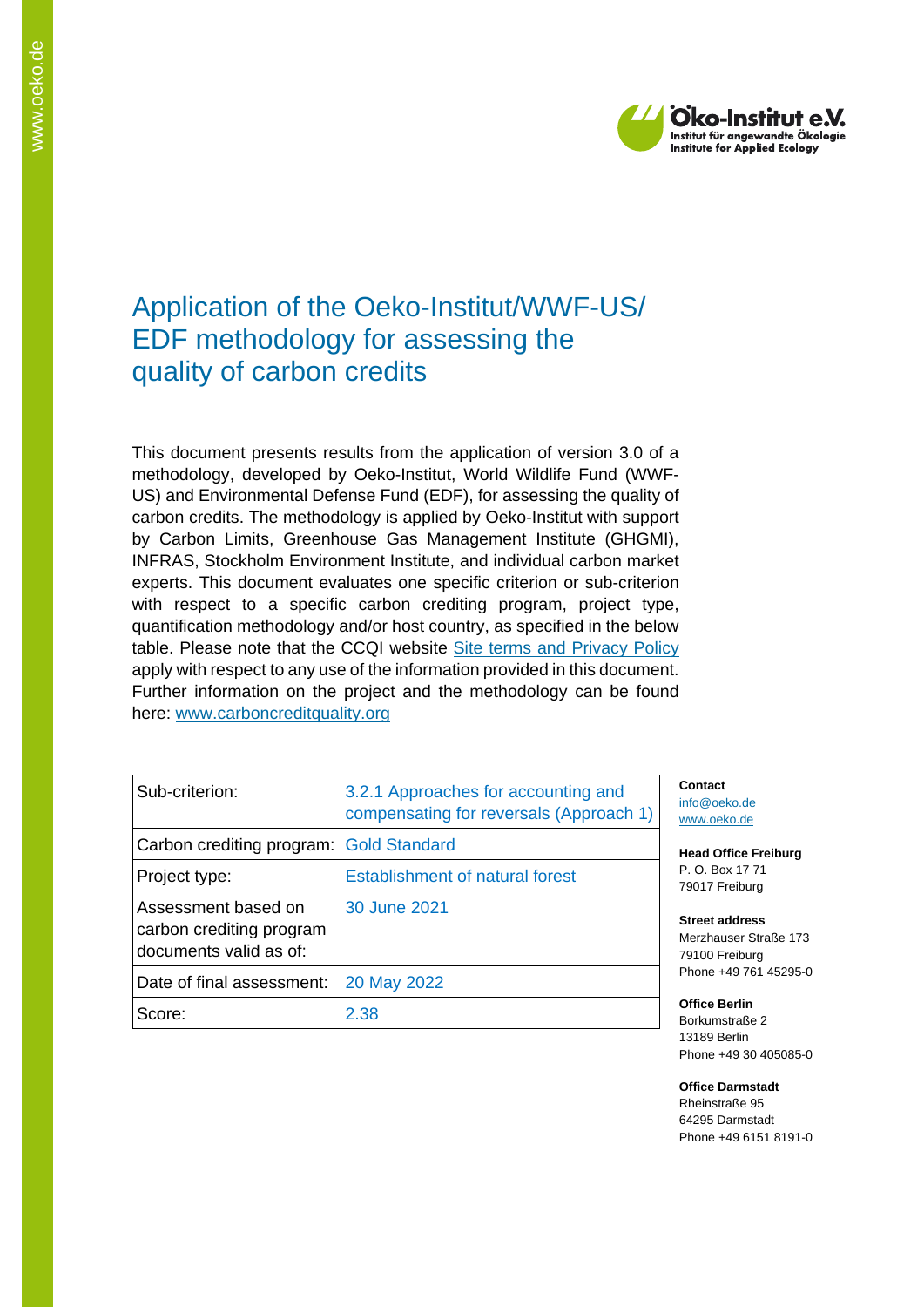# **Assessment**

The methodology assesses the robustness of the carbon crediting program´s approach to account and compensate for reversals. Carbon crediting programs employ the following three approaches for accounting and compensating for reversals:

- **Temporary carbon credits (Approach 1a):** credits that expire after a certain period and need to be replaced by other carbon market units, irrespective of whether a reversal occurred;
- **Monitoring and compensation for reversals (Approach 1b):** monitoring of any (potential) reversals and the compensation for the reversal through the cancellation of other carbon market units;
- **Discounting (Approach 1c):** discounting of emission reductions or using lower baselines that result in fewer emission reductions or removals that are credited in order to account for possible future reversals.

Usually, a carbon crediting program only pursues *one* of these three approaches for a given project type and geographical area. The assessment is thus applied to the relevant approach only and the scoring result for the relevant approach constitutes the score for sub-criterion 3.2.1. In situations where a program uses another approach than the above three approaches to account and compensate for reversals, the users of the methodology may use expert judgment to assess the robustness of the relevant approach. The Gold Standard applies Approach 1b.

# **Approach 1b**

# **Relevant scoring methodology provisions**

Monitoring and compensation for reversals is the predominant approach of carbon crediting programs to address non-permanence. The robustness of this approach depends on several design aspects. The methodology therefore considers several indicators to assess the application of this approach. All of these indicators are assessed at program level and, where the program's requirements differ between project types, quantification methodologies and/or geographical areas, also taking into account the specific provisions of the program related to the relevant project types, quantification methodologies and/or geographical areas.

# **Indicator 3.2.1.1**

# **Relevant scoring methodology provisions**

The methodology assesses the carbon crediting program provisions for the minimum time period for which the occurrence of any reversals must be monitored, reported and compensated for. The longer this period is, the higher is the likelihood that reversals occurring within the time horizon relevant for avoiding dangerous climate change are appropriately addressed. The following table specifies which score is assigned for which minimum duration: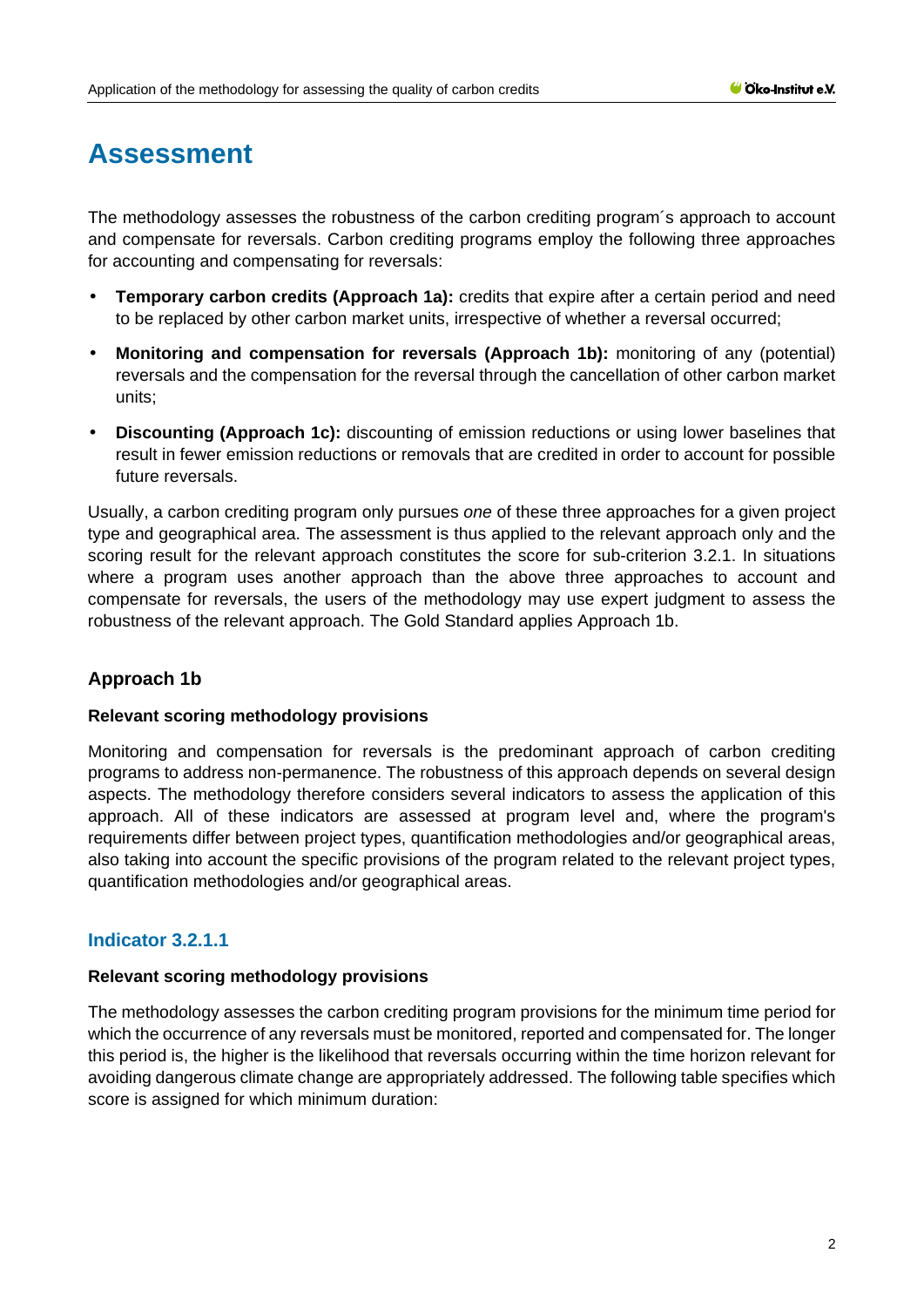| Period for which monitoring, and reporting of reversals is required (from the start<br>of the first crediting period) |  |
|-----------------------------------------------------------------------------------------------------------------------|--|
| 100 years or longer                                                                                                   |  |
| $>= 60$ years                                                                                                         |  |
| $>=$ 30 years                                                                                                         |  |
| Shorter                                                                                                               |  |

#### **Period for which monitoring, and reporting of reversals is required (from the start Score**

#### **Information sources considered**

- 1 Land use and forests activity requirements, Version 1.2.1 (April 2020), available at <https://globalgoals.goldstandard.org/203-ar-luf-activity-requirements/>
- 2 GHG emissions reduction & Sequestration product requirements, version 2.0 (April 2021), available at [https://globalgoals.goldstandard.org/standards/501\\_V2.0\\_PR\\_GHG-Emissions-](https://globalgoals.goldstandard.org/standards/501_V2.0_PR_GHG-Emissions-Reductions-Sequestration.pdf)[Reductions-Sequestration.pdf](https://globalgoals.goldstandard.org/standards/501_V2.0_PR_GHG-Emissions-Reductions-Sequestration.pdf)

#### **Relevant carbon crediting program provisions**

- Provision 1 Source 1, section 3.1.9: "A/R specific: The crediting period shall be a minimum of 30 years and maximum 50 years. The Project Developer shall select the crediting period based on the characteristics of the project".
- Provision 2 Source 2, section 11.4.1: "The Project Developer must ensure that the project carbon stocks are aligned with the number of issued PERs and GSVERs over time. This section also defines the activities that shall be implemented if the project carbon stocks decline below the levels of issued PERs and GSVERs. For the Performance Certification the project owner shall provide documentation using the most recent version of the Carbon Performance template.
	- a. At any time during a crediting period, the Project Developer shall ensure that

- the quantity of the PERs with respect to the project is equal or less than to the project's expected carbon stocks

- the quantity of GSVERs with respect to the project is equal or higher (not less) to the project's expected carbon stocks".

#### **Assessment outcome**

The approach is assigned a score of 2.

## **Justification of assessment**

Provision 1 stipulates that the crediting period shall be between 30 and 50 years. Provisions 2 implies that monitoring and reporting of reversals is only required through the end of a project's crediting period. This was confirmed by the Gold Standard in personal communication.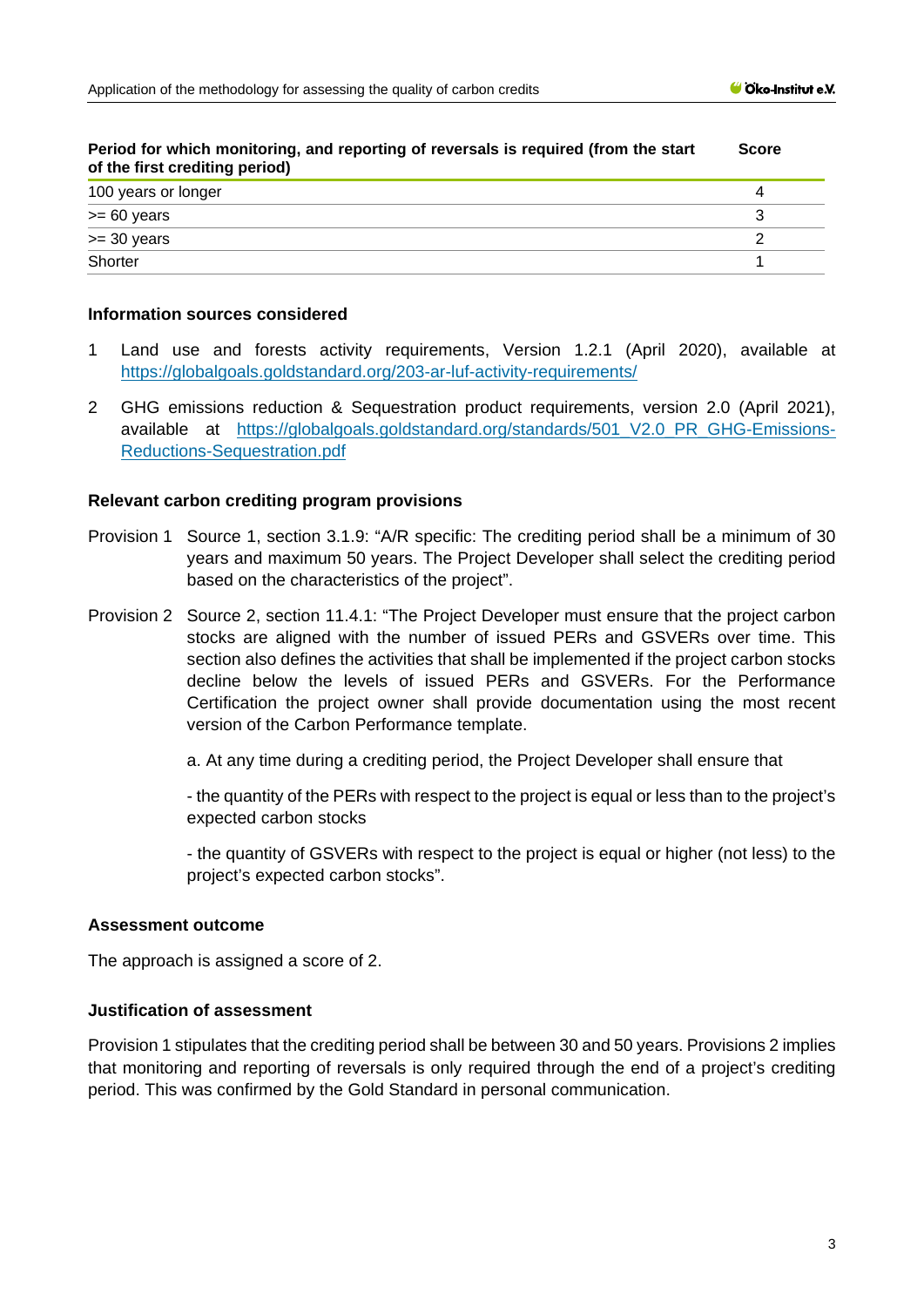# **Indicator 3.2.1.2**

#### **Relevant scoring methodology provisions**

The methodology assesses the approaches employed by carbon crediting programs to address the risk of potential reversals in case of discontinuation of monitoring. If monitoring of reversals discontinues prior to the required time horizon, the occurrence of a reversal cannot be excluded. In some instances, activity owners might even cease monitoring because of a reversal. The approaches employed by carbon crediting programs to address the risk of potential reversals in case of discontinuation of monitoring are scored as follows:

| <b>Program requirements</b>                                                                                                                                                | <b>Score</b> |  |
|----------------------------------------------------------------------------------------------------------------------------------------------------------------------------|--------------|--|
| All carbon credits previously issued to the project must be compensated for within<br>1 year after the monitoring or verification report was due                           | 4            |  |
| All carbon credits previously issued to the project must be compensated for, with a<br>grace period longer than 1 year after the monitoring or verification report was due |              |  |
| Only a fraction of carbon credits (e.g., those set aside in a pooled buffer reserve) must<br>be used to compensate for a possible reversal                                 |              |  |
| No action is required, or no time limit is indicated for compensation                                                                                                      |              |  |

#### **Information sources considered**

- 1 Performance Shortfall Guidelines Version 1.1 (April 2020), available at [https://globalgoals.goldstandard.org/standards/501G\\_V1.1\\_PR\\_Performance-Shortfall-](https://globalgoals.goldstandard.org/standards/501G_V1.1_PR_Performance-Shortfall-Guidelines.pdf)[Guidelines.pdf](https://globalgoals.goldstandard.org/standards/501G_V1.1_PR_Performance-Shortfall-Guidelines.pdf)
- 2 GHG emissions reduction & Sequestration product requirements, version 2.0 (April 2021), available at [https://globalgoals.goldstandard.org/standards/501\\_V2.0\\_PR\\_GHG-Emissions-](https://globalgoals.goldstandard.org/standards/501_V2.0_PR_GHG-Emissions-Reductions-Sequestration.pdf)[Reductions-Sequestration.pdf](https://globalgoals.goldstandard.org/standards/501_V2.0_PR_GHG-Emissions-Reductions-Sequestration.pdf)
- 3 Principles & Requirements Version 1.2 (October 2019), available at <https://globalgoals.goldstandard.org/101-par-principles-requirements/>
- 4 Personal communication, February 2022

# **Relevant carbon crediting program provisions**

- Provision 1 Source 2, section 11.4.1: "The Project Developer must ensure that the project carbon stocks are aligned with the number of issued PERs and GSVERs over time. This section also defines the activities that shall be implemented if the project carbon stocks decline below the levels of issued PERs and GSVERs. **For the Performance Certification the project owner shall provide documentation using the most recent version of the Carbon Performance template**.
	- a. At any time during a crediting period, the Project Developer shall ensure that

- the quantity of the PERs with respect to the project is equal or less than to the project's expected carbon stocks

- the quantity of GSVERs with respect to the project is equal or higher (not less) to the project's expected carbon stocks".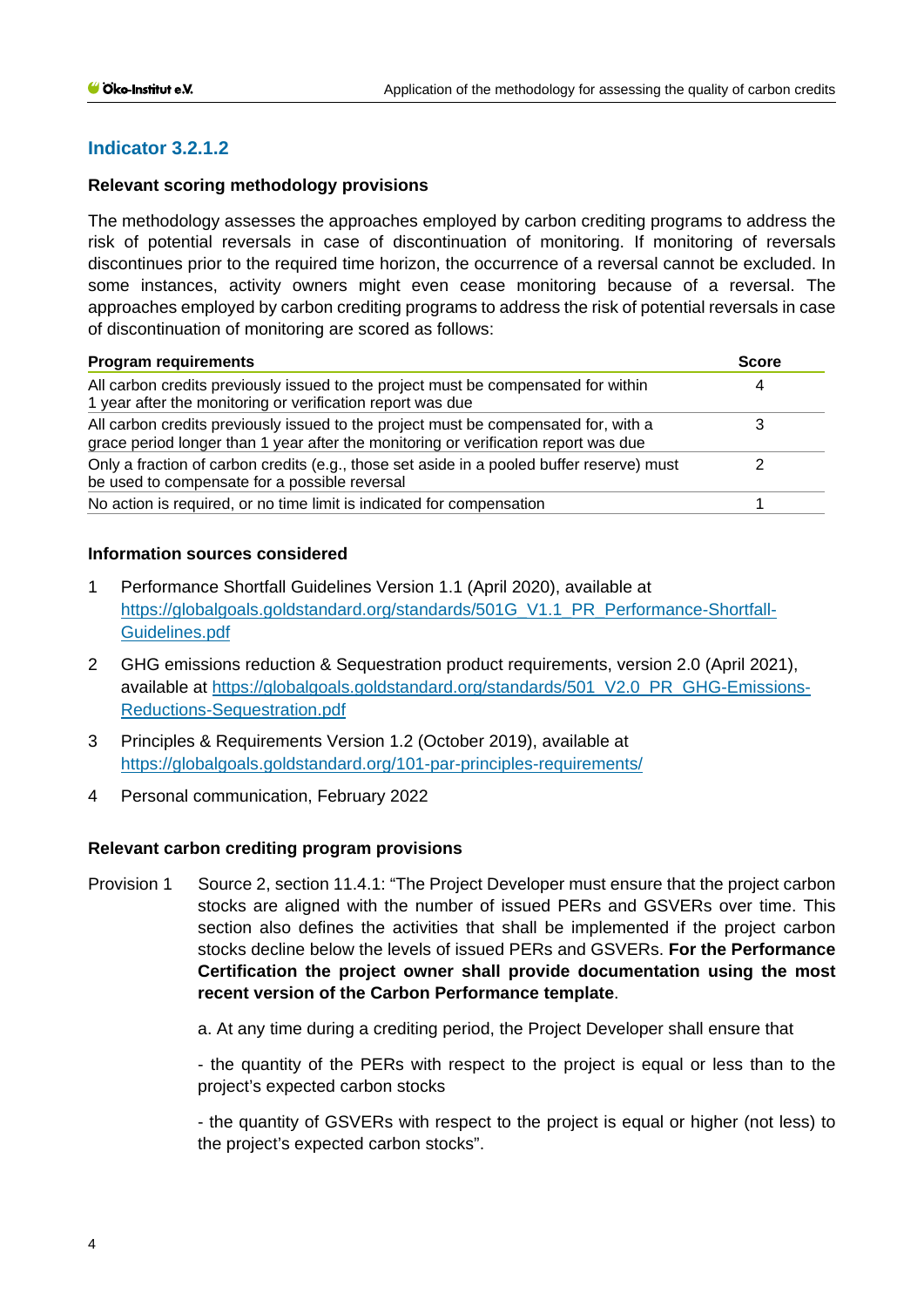- Provision 2 Source 2, section 11.4.2: "During the period where the project owner is not in compliance with requirement 11.4.1 a, above, an equal number of PERs (*Planned Emission Reductions*) or GSVERs (Gold Standard *Verified Emission Reductions*) from the Gold Standard Compliance Buffer will be put 'on-hold'. Further PERs or GSVERs shall only be issued for the project after the project owner has complied with requirement 11.4.1 a, above. If after 5 years, the project developer cannot demonstrate that compliance with requirement 11.4.1 a, above will occur, the project owner shall follow the **Non-Conformity process** as per Principles & Requirements".
- Provision 3 Source 3, section 7.1.1: "The Project Developer **shall report any potential or actual Non-Conformity** against the Requirements and any associated Guidelines, Tools or Methodologies immediately upon discovery (and no later than 30 days after the Non-Conformity event discovery). Potential or actual non-conformities may also be submitted to Gold Standard by any party at any time for review".
- Provision 4 Source 3, section 7.1.3: "Gold Standard shall decide upon the action taken in response to a confirmed Non-Conformity. This may include a requirement for immediate rectification or change, a suspension of a Project until rectification has been Verified or a removal of Gold Standard Certified Design status from the Project".
- Provision 5 Source 1, section 3.4: "Scenario 3: De-certification / De-Registration. This scenario represents the reversal/performance shortfall resulting from **discontinuation of the project, for example due to de-certification or de-registration resulting from non-conformity**, bankruptcy or project withdrawal. To compensate the loss caused by the de-certification of the project, the following order shall be followed:
	- The project's registry account gets frozen
	- All Active PERs (*Planned Emission Reductions*) and VERs (*Verified Emission Reductions*) get locked
	- **The Project Developer shall compensate all transferred/assigned PERs and VERs** using an equivalent number of GS VERs purchased from other Gold Standard projects").
- Provision 6 Source 3, principle 4: "Projects shall [...] undertake monitoring in accordance with the Monitoring and Reporting Plan and produce Annual Reports and Monitoring Reports."
- Provision 7 Source 3, section 4.1.44: "For each monitored parameter from a) to d) above the following information shall be provided in the Monitoring Plan: […] Frequency of monitoring and reporting against each parameter".
- Provision 8 Source 3, section 4.1.45: "The Project Monitoring & Reporting Plan shall be presented as part of the Project Documentation for Validation and shall form the basis of ongoing Monitoring Reports that shall be presented for Verification".
- Provision 9 Source 3, section 5.1.29: "Verification must occur at least once during the five-year Certification cycle with the first Verification completed within two years of project Implementation Date or Design Certification, whichever is later".
- Provision 10 Source 3, section 5.1.40: "Failure to provide Annual Reports as required shall result in the de-certification of the Project".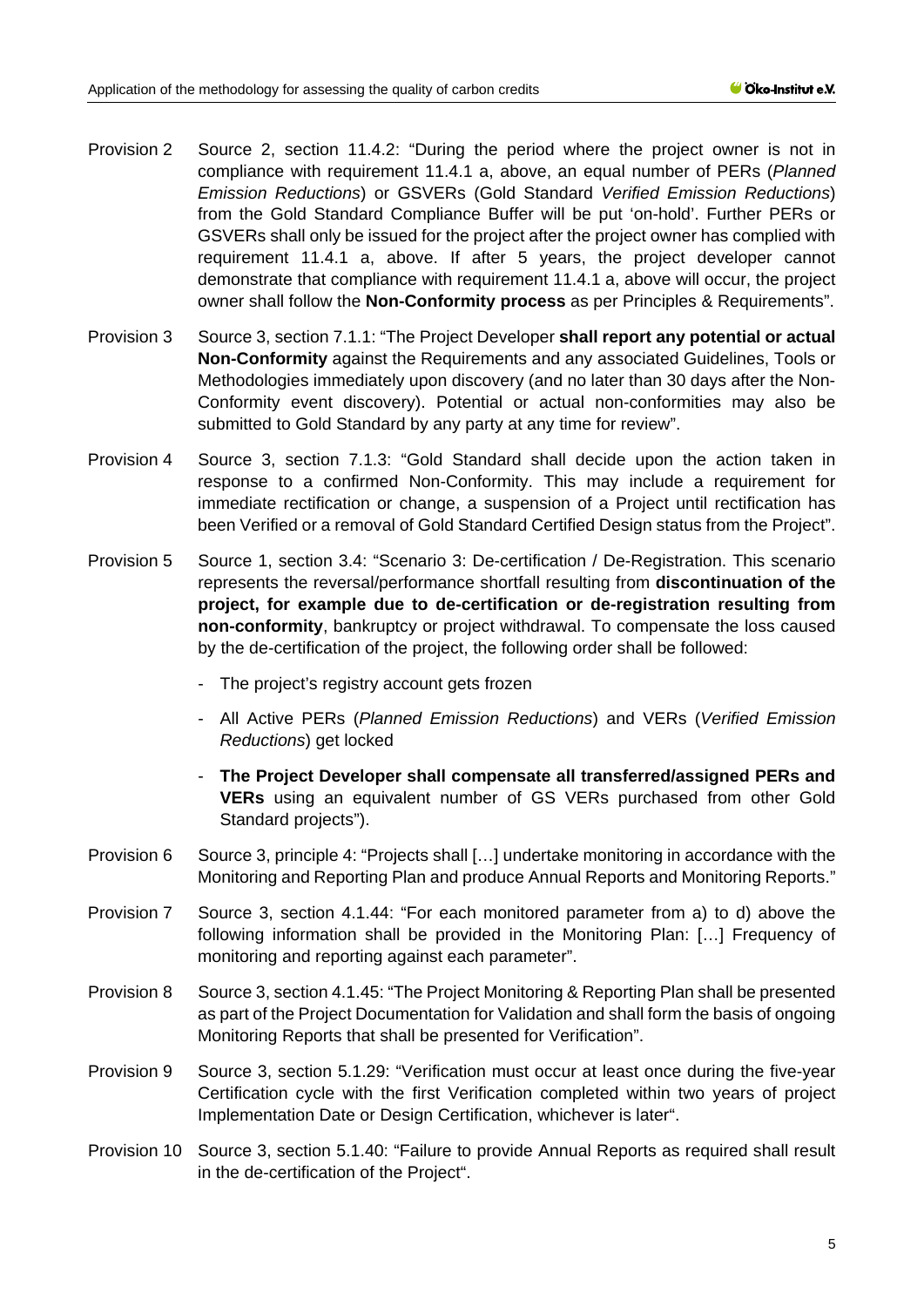Provision 11 Source 3, section 5.1.44: "Annual Reporting does not represent Certification nor any decision-making or agreement to any design change by Gold Standard. Annual Reporting is intended as an opportunity to share progress and track key updates and confirms to Gold Standard that the Project remains active. With formal review of conformity to Requirements; any changes in approach shall be undertaken at Performance Certification only".

#### **Assessment outcome**

The approach is assigned a score of 4.

# **Justification of assessment**

Projects must monitor their  $CO<sub>2</sub>$  performance for the entire crediting period and ensure carbon stocks are maintained as expected (Provision 1).

Monitoring reports must be submitted at each verification audit (Provision 6, 7 and 8). Verification must take place at least once every five years (Provision 9). Failing to submit a monitoring or verification report constitutes a non-conformity (Provision 2) which may result in the de-certification of the project (Provision 5). In addition, projects must submit annual reports for each monitoring year by the end of the next calendar year for which verification is not completed (5.1.39 through 5.1.44 on Annual Reporting, Source 3). Failure to provide Annual Reports as required shall also result in the de-certification of the project (Provision 10).

In the case of a de-certification, all issued credits need to be compensated for (Provision 5). Potential or actual non-conformities may be submitted to Gold Standard by any party at any time for review (Provision 3). No "grace period" could be identified if a monitoring deadline is not met.

# **Indicator 3.2.1.3**

# **Relevant scoring methodology provisions**

The methodology assesses whether and how carbon crediting programs address any reversals that might occur after the end of the required time horizon for monitoring reversals. The following table specifies the scoring approach for the carbon crediting programs provisions to address potential reversals after the end of regular monitoring:

| <b>Program requirements</b>                                                              | <b>Score</b> |
|------------------------------------------------------------------------------------------|--------------|
| The project's credits held in a buffer reserve are retired                               |              |
| The project's credits held in a buffer reserve stay in the reserve without retiring them |              |
| No action required (all credits are issued to the project owners)                        |              |

# **Information sources considered**

- 1 Personal communication, June 2020.
- 2 Gold Standard's CORSIA application, available at [https://www.icao.int/environmental](https://www.icao.int/environmental-protection/CORSIA/Pages/TAB2019.aspx)[protection/CORSIA/Pages/TAB2019.aspx](https://www.icao.int/environmental-protection/CORSIA/Pages/TAB2019.aspx)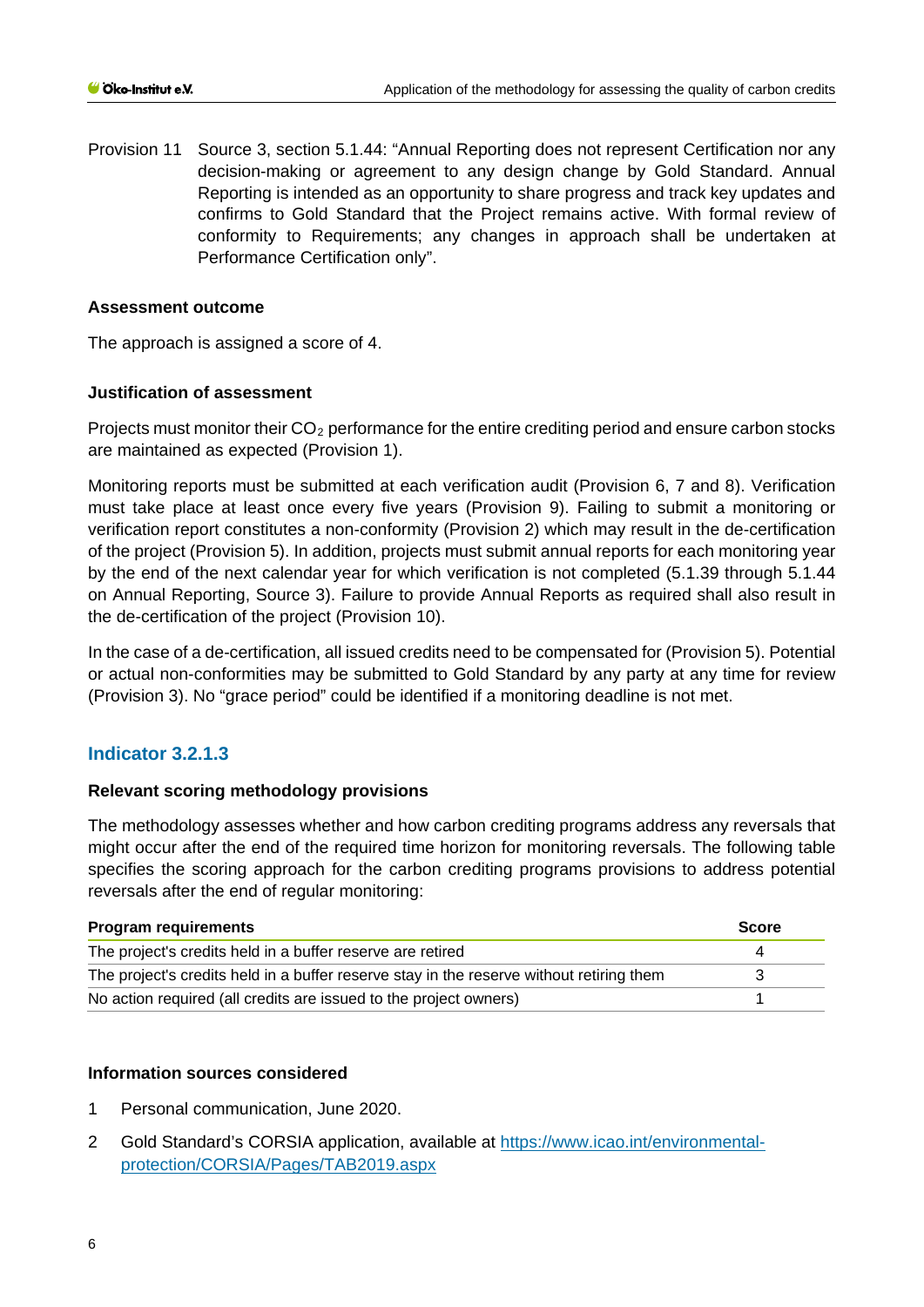## **Relevant carbon crediting program provisions**

Provision 1 Source 2, section 4.5: "The buffer may be substituted by other credits (for example energy) but buffer credits are never returned to the project (i.e. the buffer is permanently held post-project certification and even after the end of the project's crediting period)".

#### **Assessment outcome**

The approach is assigned a score of 3.

#### **Justification of assessment**

In the Gold Standard's program documents, no information is available on the use of credits held in the compliance buffer after the end of the crediting period of a project. In personal email communication with Gold Standard, it could be clarified that credits remain in the reserve after the end of the crediting period of a project. This is also stated in Gold Standard's application for CORSIA (Provision 1).

# **Indicator 3.2.1.4**

#### **Relevant scoring methodology provisions**

Non-permanence is only truly ensured if all types of reversals are compensated for. The methodology therefore assesses whether carbon crediting programs require compensation of all or only some types of reversals.

Some carbon crediting programs distinguish two types of reversals:

- 1 **Unintentional (or unavoidable) reversals** happen if stored carbon is lost due natural disturbances such as storms, wildfire or disease that is not the result of human willful intent or negligence.
- 2 **Intentional (or avoidable) reversals** denote reversals that are caused by a landowner's or project proponent's willful intent, including harvesting, land conversion or negligence, e.g. through poor management.

Carbon crediting programs that require all types of reversals being compensated for receive a score of 4. Some programs only require that unintentional reversals be compensated for. This approach only partially addresses reversal risks and therefore receives a score of 1.

| <b>Program requirements</b>                                                             | <b>Score</b> |
|-----------------------------------------------------------------------------------------|--------------|
| All types of reversals must be compensated for                                          |              |
| Only unintentional reversals (e.g. due to natural disturbances) must be compensated for |              |

# **Information sources considered**

1 Performance Shortfall Guidelines Version 1.1 (April 2020), available at [https://globalgoals.goldstandard.org/standards/501G\\_V1.1\\_PR\\_Performance-Shortfall-](https://globalgoals.goldstandard.org/standards/501G_V1.1_PR_Performance-Shortfall-Guidelines.pdf)[Guidelines.pdf](https://globalgoals.goldstandard.org/standards/501G_V1.1_PR_Performance-Shortfall-Guidelines.pdf)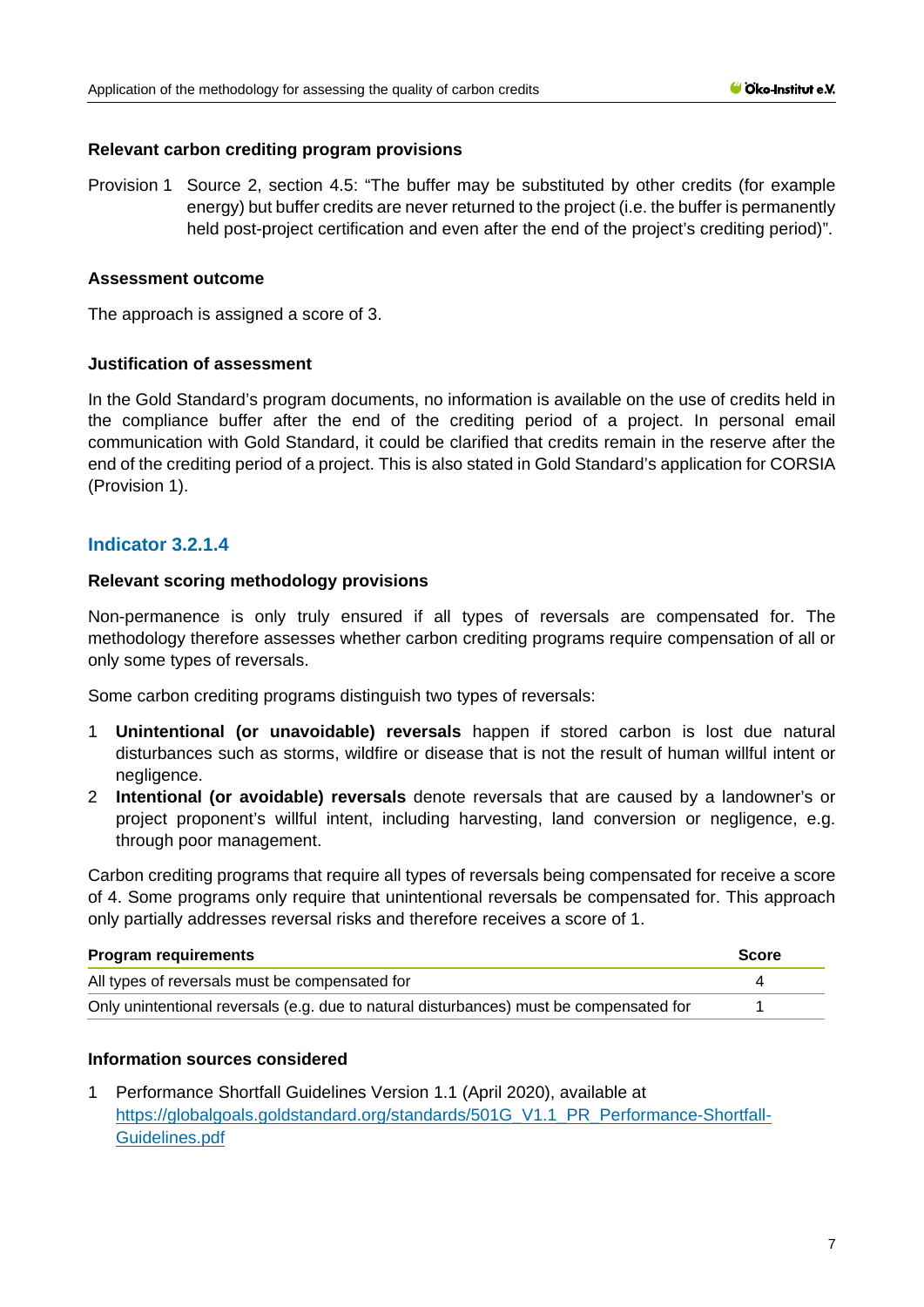## **Relevant carbon crediting program provisions**

Provision 1 Source 1, sections 3.1 and 3.2: "Performance shortfall scenarios:

Scenario 1: Force majeure. It represents a reversal and/or performance shortfall situation caused by the force majeure. In this scenario, depending on the level of the loss and/or under performance happened in the project boundary, the VERs may have reversed partially or completely and/or not all issued PERs converted in VERs for a given monitoring period.

Scenario 2: Non-Force majeure. This scenario represents a reversal event and/or performance shortfall caused by non-force majeures. In this scenario, underperformance of a project results from other factors, for example, but not limited to, poor project management and overestimation of the ex-ante CO2-fixation model. In this scenario, there is a reversal of GS VERs and/or an underperformance that prevents a project from converting all issued PERs into VERs for a given monitoring period".

Provision 2 Source 1, section 3.3: "The steps to be taken to address **reversal and performance shortfall scenarios** are:

> Step 1: Notification to Gold Standard […]. Upon receiving the notification, Gold Standard will freeze the project Registry account and no activity including issuing/transferring/assigning/retiring of PERs and/or GSVERs from the project registry account will be allowed until a decision or resolution is reached by GS Secretariat.

 $\left[\ldots\right]$ 

# Step 2: Preparation of assessment report and follow-up actions

The Project Developer shall prepare and submit an assessment report within three months of initial notification date. […] The report shall provide information on the incident including but not limited to its causes, supporting evidence, written or otherwise, to assess and determine the nature of event, the magnitude of the loss of carbon stocks and a mitigation measure, where possible, to avoid occurrences of similar incidents in future. In the case of a performance shortfall, the assessment report shall clearly explain the causes of shortfall.

 $\left[\ldots\right]$ 

Step 3: Compensation/Retirement of lost emission reduction units […]

To compensate transferred/assigned lost VERs and performance shortfall PERs, the following preferential order shall be followed:

• Compensate using an equivalent number of GS VERs that were not affected from the reversal event and are available in project's registry account **(Scenarios 1 and 2)** 

• Compensate using an equivalent number of GS VERs purchased from other Gold Standard project **(Scenarios 1 and 2)** 

• Compensate using an equivalent number of GS VERs available in the compliance buffer pool (**Scenario 1)**".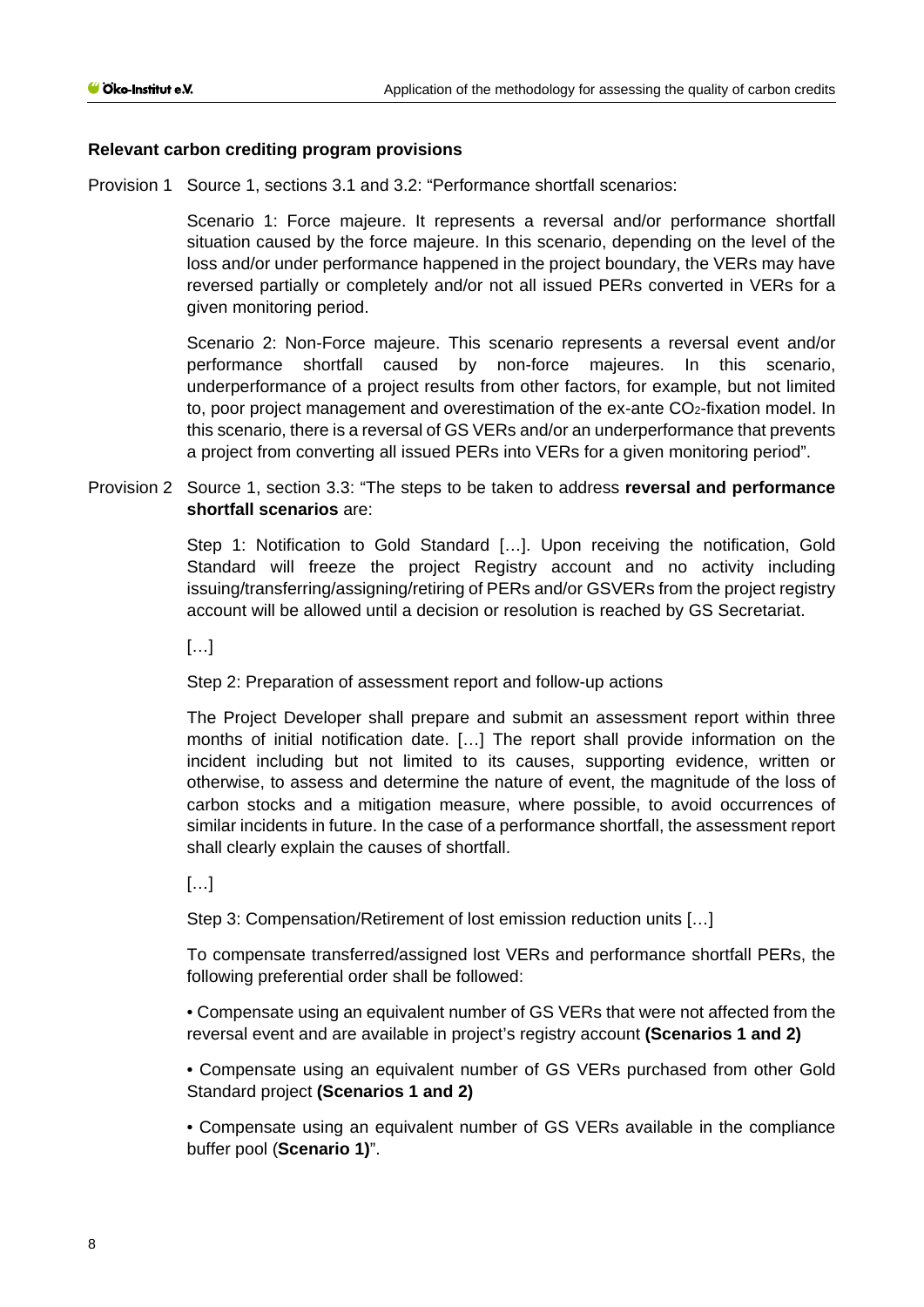#### **Assessment outcome**

The approach is assigned a score of 4.

## **Justification of assessment**

The above documentation shows that all types of reversals comprising unintentional reversals ("scenario 1") as well as intentional reversals ("scenario 2") need to be compensated for.

# **Indicator 3.2.1.5**

#### **Relevant scoring methodology provisions**

The methodology assesses the robustness of the approach used by the carbon crediting program for compensating for reversals. The overall effectiveness may depend on how different measures are implemented or combined. This may depend on several factors, including which entities are responsible for compensating, in what sequence they assume responsibility, and what assurances are provided that the responsible entities have incentives and will be able to fully compensate for the reversals (see methodology for more details). The methodology uses a point system which identifies the following key sub-indicators for the overall robustness.

# Sub-indicator 3.2.1.5.1

#### **Relevant scoring methodology provisions**

"The project owners are the primary responsible entity for compensating for intentional reversals or for *all* reversals (e.g. they are required to top up units temporarily drawn from a pooled buffer reverse)."

# **Information sources considered**

1 Performance Shortfall Guidelines Version 1.1 (April 2020), available at [https://globalgoals.goldstandard.org/standards/501G\\_V1.1\\_PR\\_Performance-Shortfall-](https://globalgoals.goldstandard.org/standards/501G_V1.1_PR_Performance-Shortfall-Guidelines.pdf)[Guidelines.pdf](https://globalgoals.goldstandard.org/standards/501G_V1.1_PR_Performance-Shortfall-Guidelines.pdf)

#### **Relevant carbon crediting program provisions**

Provision 1 Source 1, section 3.3.14: "Step 3: Compensation/Retirement of lost emission reduction units […]

> To compensate transferred/assigned lost VERs and performance shortfall PERs, the following preferential order shall be followed:

> Compensate using an equivalent number of GS VERs that were not affected from the reversal event and are available in project's registry account **(Scenarios 1 and 2)**

> Compensate using an equivalent number of GS VERs purchased from other Gold Standard project **(Scenarios 1 and 2)**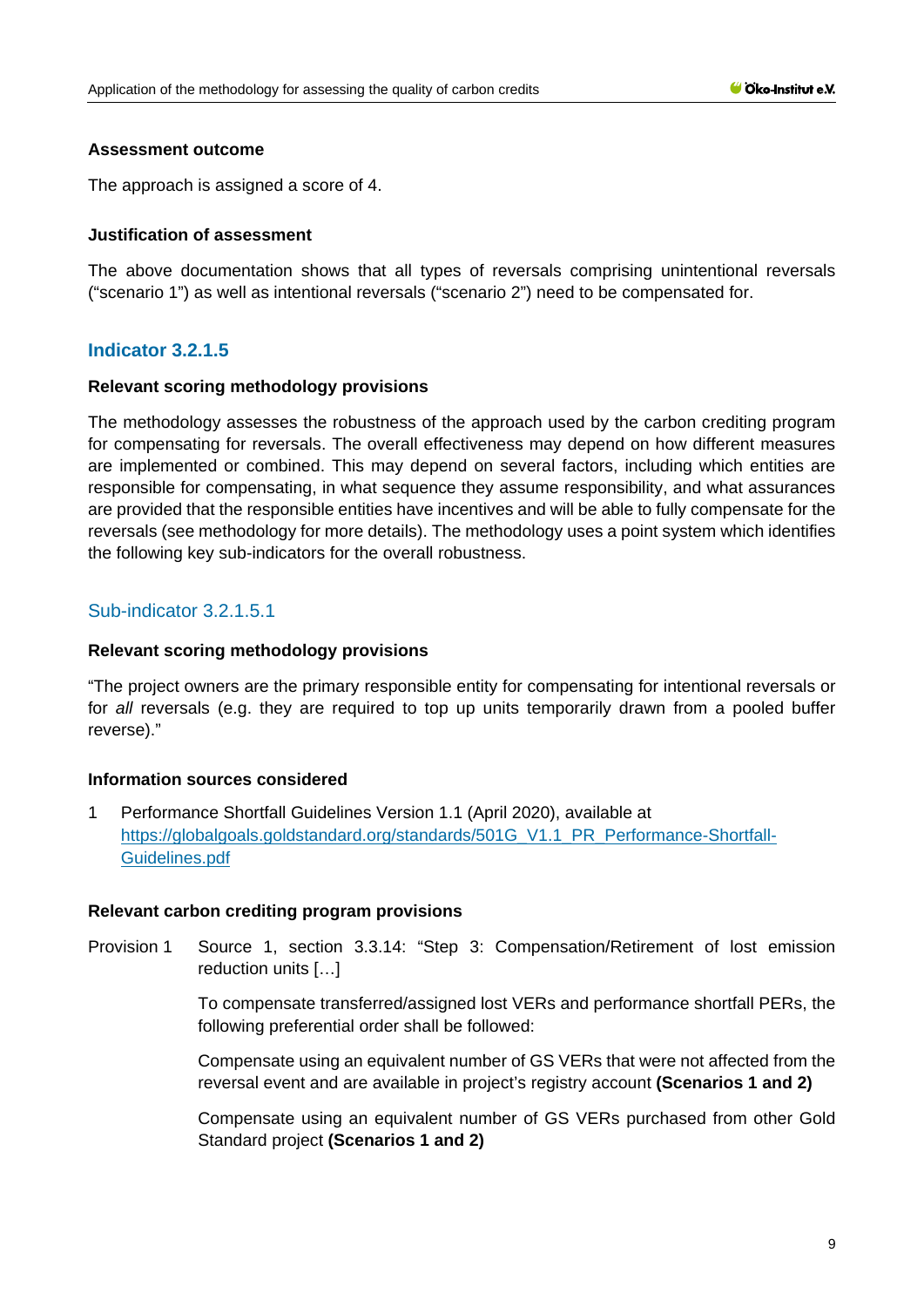Compensate using an equivalent number of GS VERs available in the compliance buffer pool (**Scenario 1)**".

Provision 2 Source 1, section 3.4: "This scenario represents the reversal/performance shortfall resulting from discontinuation of the project, for example due to de-certification or deregistration resulting from non-conformity, bankruptcy or project withdrawal.

> 3.4.2 To compensate the loss caused by the de-certification of the project, the following order shall be followed:

- The project's registry account gets frozen
- All Active PERs and VERs get locked

• The Project Developer shall compensate all transferred/assigned PERs and VERs using an equivalent number of GS VERs purchased from other Gold Standard project".

# **Assessment outcome**

Yes (4 Points).

# **Justification of assessment**

The above documentation specifies that project owners are the primary entity for compensating for intentional reversals.

# Sub-indicator 3.2.1.5.2

# **Relevant scoring methodology provisions**

To facilitate compensation by project owners, the program has the following provisions in place:

a. The project owners are required to sign legal agreements obligating them to monitor, report and compensate for reversals.

OR

b. Following a reversal, the program ceases the issuance of carbon credits to the project until the project owners have fully compensated for the reversals.

OR

c. Both of these provisions are implemented.

# **Information sources considered**

- 1 Terms and Conditions (April 2019), available at [https://globalgoals.goldstandard.org/standards/T-PreReview\\_V1.1-Terms\\_and\\_Conditions.pdf](https://globalgoals.goldstandard.org/standards/T-PreReview_V1.1-Terms_and_Conditions.pdf)
- 2 Principles & Requirements Version 1.2 (October 2019), available at <https://globalgoals.goldstandard.org/101-par-principles-requirements/>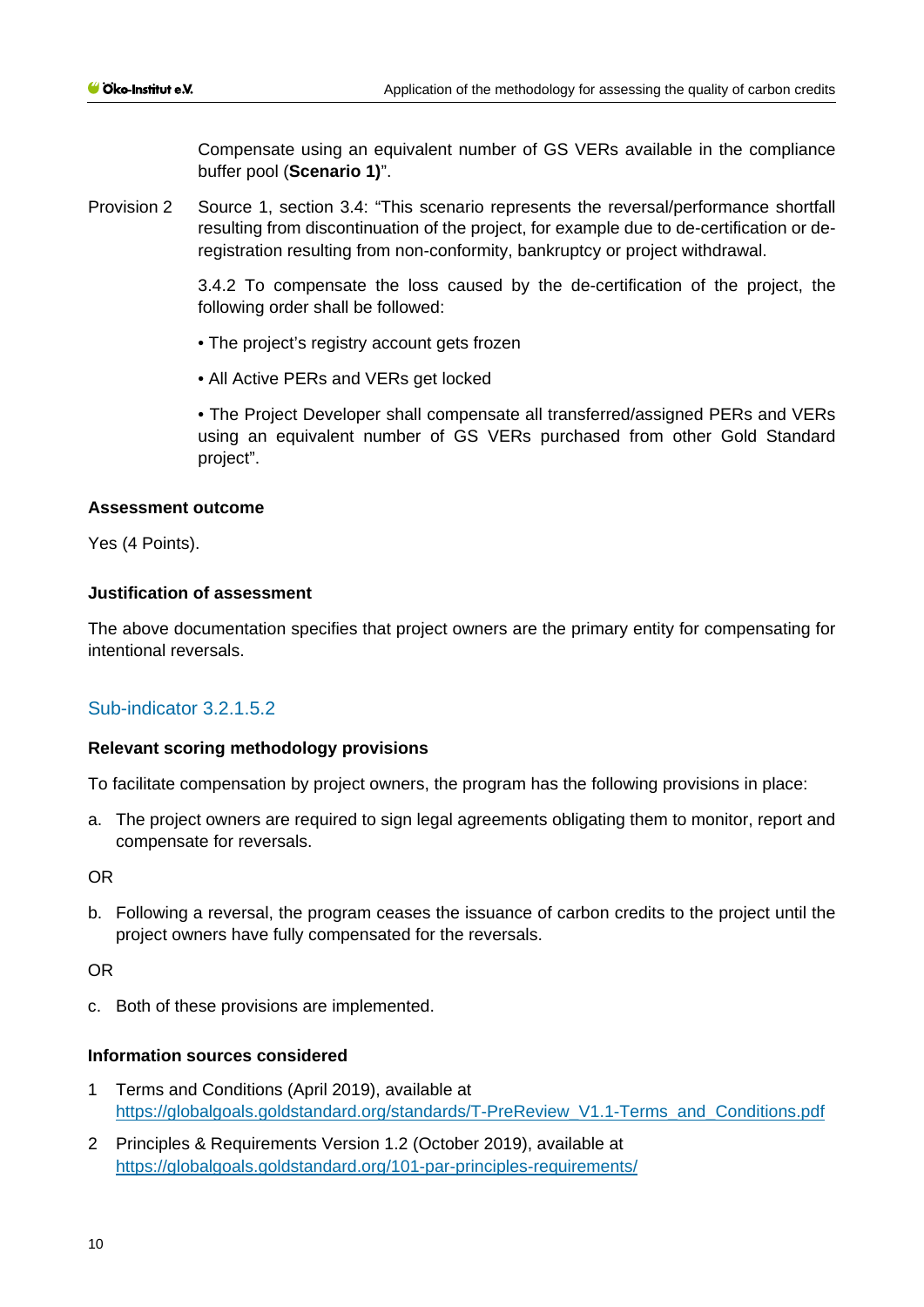- 3 Website: Process to be certified Gold Standard, available at [https://www.goldstandard.org/take](https://www.goldstandard.org/take-action/certify-project)[action/certify-project](https://www.goldstandard.org/take-action/certify-project)
- 4 Performance Shortfall Guidelines Version 1.1 (April 2020), available at [https://globalgoals.goldstandard.org/standards/501G\\_V1.1\\_PR\\_Performance-Shortfall-](https://globalgoals.goldstandard.org/standards/501G_V1.1_PR_Performance-Shortfall-Guidelines.pdf)[Guidelines.pdf](https://globalgoals.goldstandard.org/standards/501G_V1.1_PR_Performance-Shortfall-Guidelines.pdf)

#### **Relevant carbon crediting program provisions**

- Provision 1 Source 3: "Projects must submit signed Gold Standard Terms & Conditions".
- Provision 2 Source 1, section 2: "The following documents (together, the "Rules") are hereby incorporated by reference into these Terms and Conditions, as each may be updated from time to time in our sole discretion: 1. [Gold Standard for the Global Goals](https://www.goldstandard.org/project-developers/standard-documents)  [Requirements"](https://www.goldstandard.org/project-developers/standard-documents).
- Provision 3 Source 2, section 2.1.1: "The project design and planning […] has developed a compliant Monitoring Plan".
- Provision 4 Source 2, principle 4: "Undertake monitoring in accordance with the Monitoring & Reporting Plan and produce Annual Reports and Monitoring Reports".
- Provision 5 Source 2, section 4.1.45: "The Project Monitoring & Reporting Plan shall be presented as part of the Project Documentation for Validation and shall form the basis of ongoing Monitoring Reports that shall be presented for Verification".
- Provision 6 Source 4, section 3.3.14: "Step 3: Compensation/Retirement of lost emission reduction units […]

To compensate transferred/assigned lost VERs and performance shortfall PERs, the following preferential order shall be followed:

Compensate using an equivalent number of GS VERs that were not affected from the reversal event and are available in project's registry account **(Scenarios 1 and 2)** 

Compensate using an equivalent number of GS VERs purchased from other Gold Standard project **(Scenarios 1 and 2)** 

Compensate using an equivalent number of GS VERs available in the compliance buffer pool (**Scenario 1)**".

Provision 7 Source 4, section 3.4: "This scenario represents the reversal/performance shortfall resulting from discontinuation of the project, for example due to de-certification or deregistration resulting from non-conformity, bankruptcy or project withdrawal.

> 3.4.2 To compensate the loss caused by the de-certification of the project, the following order shall be followed:

- The project's registry account gets frozen
- All Active PERs and VERs get locked

• The Project Developer shall compensate all transferred/assigned PERs and VERs using an equivalent number of GS VERs purchased from other Gold Standard project.".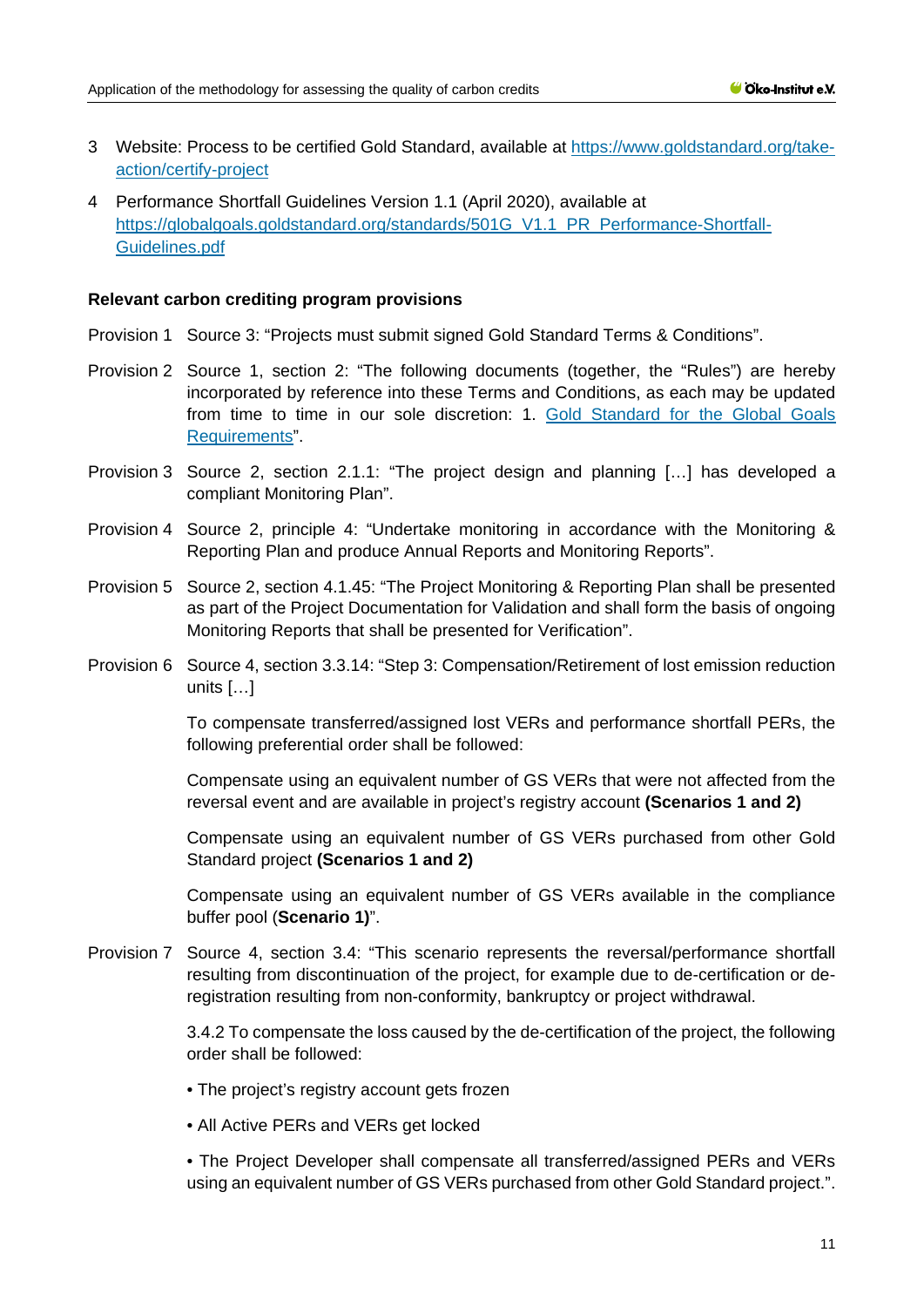Provision 8 Source 4, section 3.3.1: "In the case of a reversal event or performance shortfall, the Project Developer shall notify SustainCert no more than 30 calendar days after the discovery of the reversal event […] Upon receiving the notification, Gold Standard will freeze the project Registry account and no activity including issuing/transferring/assigning/retiring of PERs and/or GSVERs from the project registry account will be allowed until a decision or resolution is reached by GS Secretariat".

## **Assessment outcome**

Both of the above provisions are implemented (5 points).

# **Justification of assessment**

Project owners are required to sign Gold Standard Terms and Conditions (provision 1). By signing this document, project owners also become obliged to fulfil the requirements included in Gold Standard's methodological documents available at this page [https://www.goldstandard.org/project](https://www.goldstandard.org/project-developers/standard-documents)[developers/standard-documents](https://www.goldstandard.org/project-developers/standard-documents) (provision 2). This includes Gold Standard's Principles and Requirements (Source 2) and the Performance Shortfall Guidelines (Source 4) according to which monitoring and reporting (provisions 3, 4, 5) as well as compensation (provisions 6 and 7) is obligatory. Provision 8 shows that the program ceases the issuance of carbon credits to the project until the project owners have fully compensated for the reversals. Both provisions are therefore implemented.

# Sub-indicator 3.2.1.5.3

# **Relevant scoring methodology provisions**

The carbon crediting program ensures that full compensation for any monitored reversals takes place in the case that the project owners do not fulfil their obligation for compensating for reversals (e.g., due to bankruptcy or non-enforceable legal agreements), by establishing provisions that in such instances compensation takes place through other means, such as the pooled buffer reserve.

#### **Information sources considered**

- 1 Performance Shortfall Guidelines Version 1.1 (April 2020), available at [https://globalgoals.goldstandard.org/standards/501G\\_V1.1\\_PR\\_Performance-Shortfall-](https://globalgoals.goldstandard.org/standards/501G_V1.1_PR_Performance-Shortfall-Guidelines.pdf)[Guidelines.pdf](https://globalgoals.goldstandard.org/standards/501G_V1.1_PR_Performance-Shortfall-Guidelines.pdf)
- 2 GHG emissions reduction & Sequestration product requirements, version 2.0 (April 2021), available at [https://globalgoals.goldstandard.org/standards/501\\_V2.0\\_PR\\_GHG-Emissions-](https://globalgoals.goldstandard.org/standards/501_V2.0_PR_GHG-Emissions-Reductions-Sequestration.pdf)[Reductions-Sequestration.pdf](https://globalgoals.goldstandard.org/standards/501_V2.0_PR_GHG-Emissions-Reductions-Sequestration.pdf)
- 3 Principles & Requirements Version 1.2 (October 2019), available at <https://globalgoals.goldstandard.org/101-par-principles-requirements/>

# **Relevant carbon crediting program provisions**

Provision 1 Source 1, section 3.3.14: "Step 3: Compensation/Retirement of lost emission reduction units […]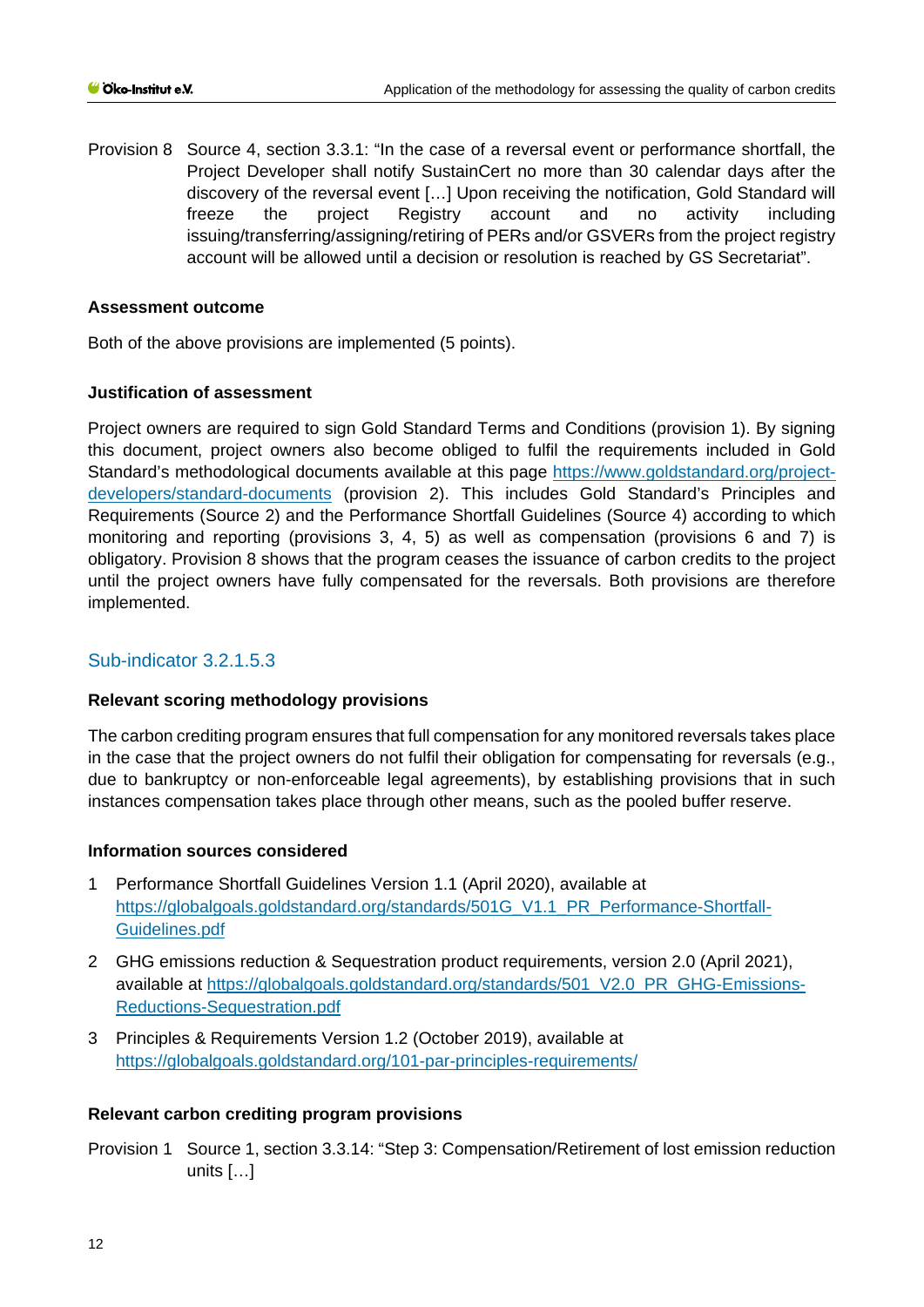To compensate transferred/assigned lost VERs and performance shortfall PERs, the following preferential order shall be followed:

Compensate using an equivalent number of GS VERs that were not affected from the reversal event and are available in project's registry account (Scenarios 1 and 2) [*i.e. unintentional and intentional reversals*]

Compensate using an equivalent number of GS VERs purchased from other Gold Standard project (Scenarios 1 and 2)

Compensate using an equivalent number of GS VERs available in the compliance buffer pool (Scenario 1)".

- Provision 2 Source 2, section 11.4.2: "During the period where the project owner is not in compliance with requirement 11.4.1 a, above [*ensuring that the project carbon stocks are aligned with the number of issued PERs and GSVERs over time*], **an equal number of PERs (***Planned Emission Reductions***) or GSVERs (Gold Standard** *Verified Emission Reductions***) from the Gold Standard Compliance Buffer will be put 'onhold'**. Further PERs or GSVERs shall only be issued for the project after the project owner has complied with requirement 11.4.1 a, above. If after 5 years, the project developer cannot demonstrate that compliance with requirement 11.4.1 a, above will occur, the project owner shall follow the Non-Conformity process as per Principles & Requirements".
- Provision 3 Source 3, section 7.1.3: "Gold Standard shall decide upon the action taken in response to a confirmed Non-Conformity. This may include; a requirement for immediate rectification or change, a suspension of a Project until rectification has been Verified or a removal of Gold Standard Certified Design status from the Project".
- Provision 4 Source 1, section 3.4: "Scenario 3: De-certification / De-Registration. This scenario represents the reversal/performance shortfall resulting from discontinuation of the project, for example due to de-certification or de-registration resulting from nonconformity, bankruptcy or project withdrawal. To compensate the loss caused by the de-certification of the project, the following order shall be followed:
	- The project's registry account gets frozen
	- All Active PERs (*Planned Emission Reductions*) and VERs (*Verified Emission Reductions*) get locked
	- The Project Developer shall compensate all transferred/assigned PERs and VERs using an equivalent number of GS VERs purchased from other Gold Standard projects".

#### **Assessment outcome**

No (0 points).

#### **Justification of assessment**

The above documentation shows that in case of a reversal, the project owners are responsible to compensate for this reversal by using an equivalent number of credits from the affected project, or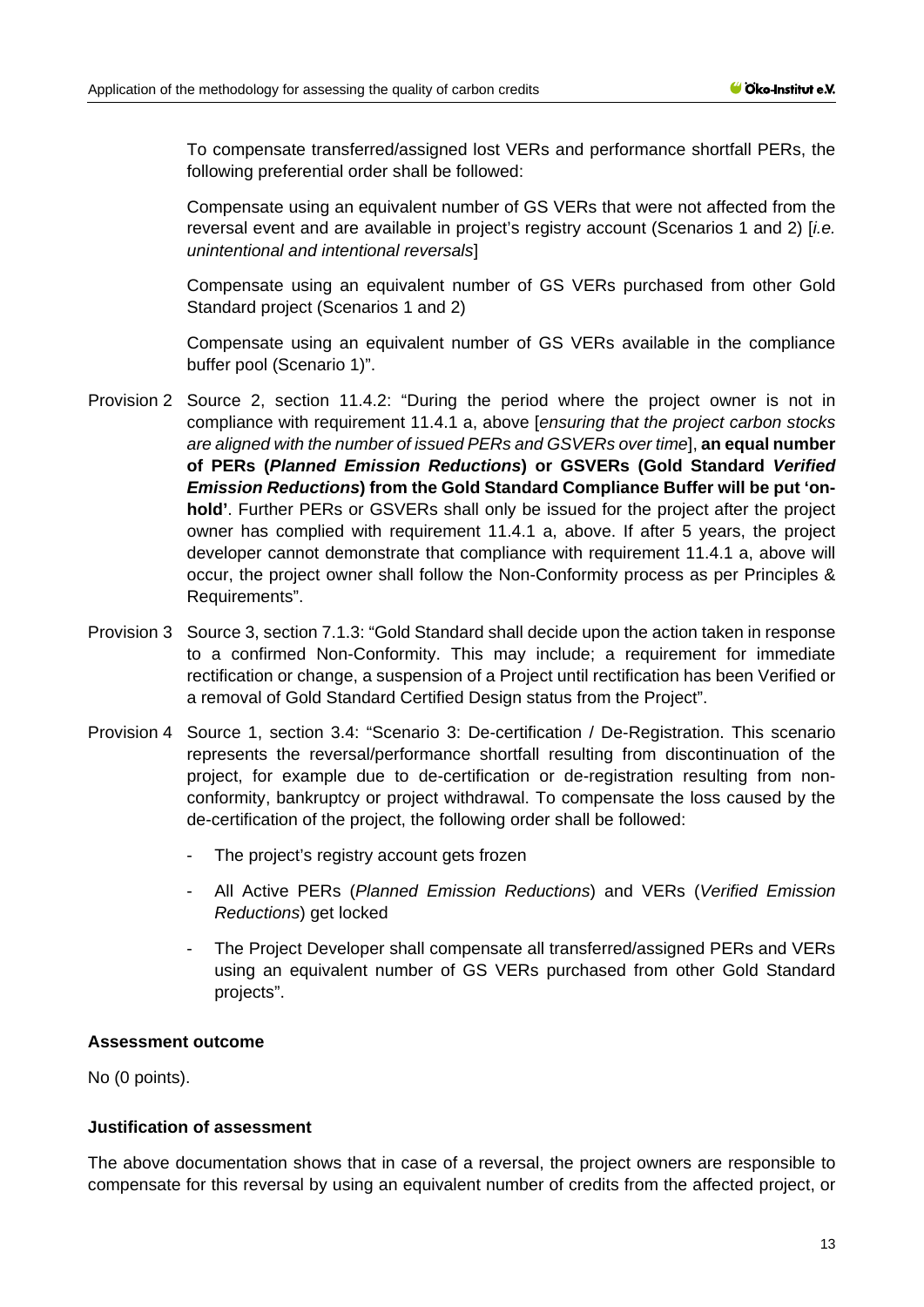credits purchased from another project. If this is not possible and if the reversals originate from force majeure (referred to as 'Scenario 1'), compensation will be done through the buffer pool (provision 1).

Additionally, in case the project owner cannot demonstrate that project carbon stocks are aligned with the number of issued credits over time, i.e. a reversal has taken place, an equal number of credits to the reversal included in the buffer pool will be put on hold (provision 2). If, after 5 years, the project developer cannot demonstrate that project carbon stocks are aligned with the number of issued credits over time, i.e. is unable to compensate for a reversal, the "non-conformity process" is applied (provision 2). In this case, Gold Standard will decide upon the action taken in response to a confirmed case of non-conformity, including requiring immediate rectification, a suspension of the project until rectification is verified or removing the project from Gold Standard's certification (provision 3). To compensate the loss in case of discontinuation of the project, e.g. in case of nonconformity or bankruptcy, Gold Standard freezes the project's registry account, locks all active credits and ultimately, the project developer needs to compensate all transferred/assigned credits by purchasing credits from other Gold Standard projects (provision 4). No provisions could be identified that address the situation where the project owners are not fulfilling this obligation. It is thus unclear whether the carbon credits that have been put 'on hold' in the buffer pool (provision 2) would be cancelled, released or remain on hold.

In summary, as the buffer is only meant to compensate for reversals due to force majeure (referred to as Scenario 1) and as Gold Standard's has no explicit provisions for other type of reversals (referred to as Scenario 2) to ensure full compensation if project owners do not fulfil their obligations to compensate for reversals, the indicator is deemed not to be fulfilled.

# Sub-indicator 3.2.1.5.4

# **Relevant scoring methodology provisions**

"The program uses a pooled buffer reserve to compensate for reversals."

1 GHG emissions reduction & Sequestration product requirements, version 2.0 (April 2021), available at [https://globalgoals.goldstandard.org/standards/501\\_V2.0\\_PR\\_GHG-Emissions-](https://globalgoals.goldstandard.org/standards/501_V2.0_PR_GHG-Emissions-Reductions-Sequestration.pdf)[Reductions-Sequestration.pdf](https://globalgoals.goldstandard.org/standards/501_V2.0_PR_GHG-Emissions-Reductions-Sequestration.pdf)

# **Relevant carbon crediting program provisions**

Provision 1 Source 1, section 7.1.2: "For projects applying the LUF Requirements, 20% of the issued PERs and GSVERs shall be transferred into the Gold Standard Buffer. The transfer is distributed pro rata according to the vintage years. Upon written notice to the Gold Standard at or prior to issuance, the Project Developer may transfer issued GSVERs from other Gold Standard certified Projects to the Gold Standard Conformity Buffer in lieu of the carbon credits from the Project".

# **Assessment outcome**

Yes (6 Points).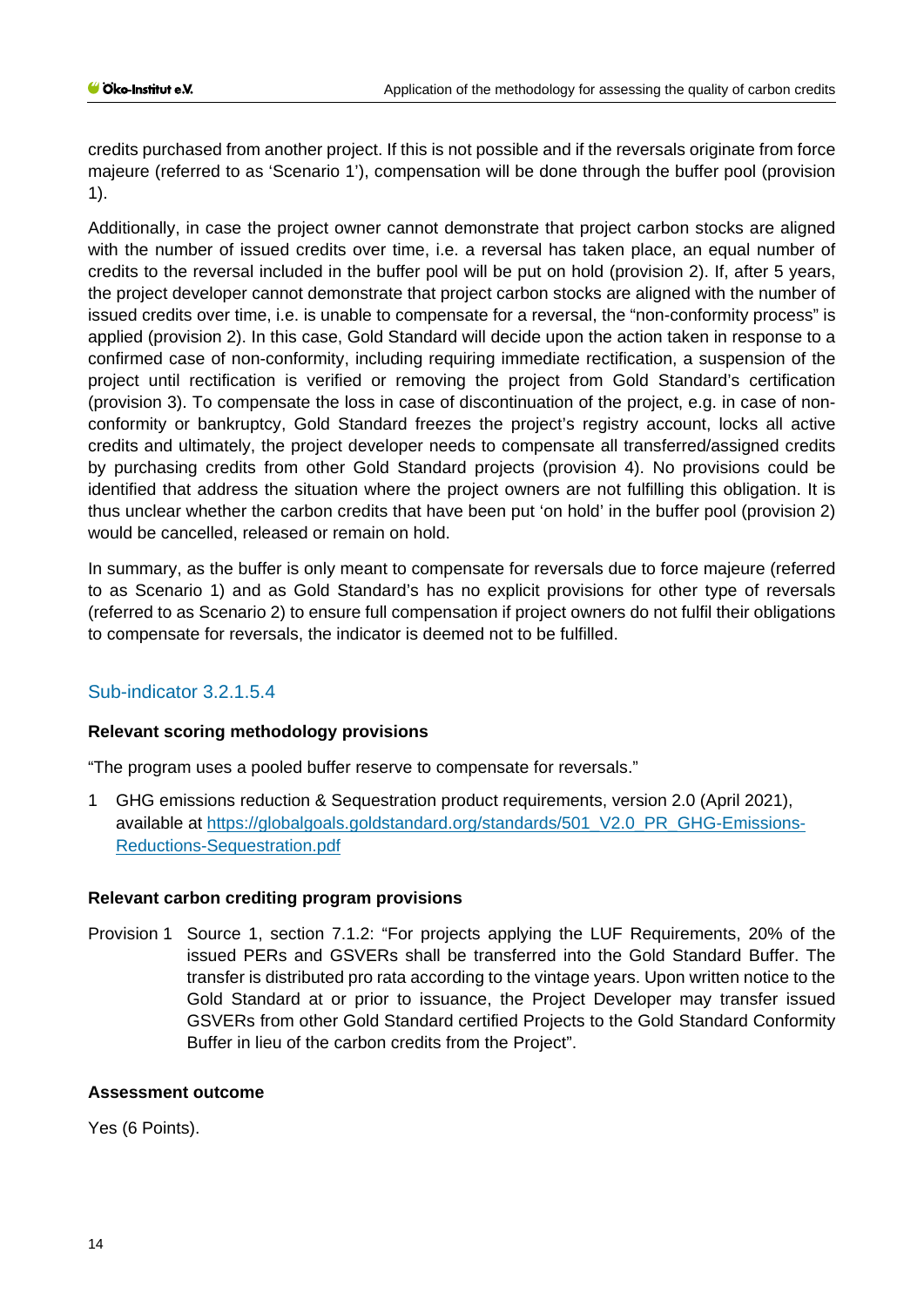## **Justification of assessment**

The above documentation specifies that the indicator is fulfilled.

# Sub-indicator 3.2.1.5.5

#### **Relevant scoring methodology provisions**

The average fraction of carbon credits required to be placed into the pooled buffer reserve is X percentage points at the time of assessment. The assessment should include all projects from which carbon credits are held in the buffer reserve.

#### **Information sources considered**

- 1 GHG emissions reduction & Sequestration product requirements, version 2.0 (April 2021), available at [https://globalgoals.goldstandard.org/standards/501\\_V2.0\\_PR\\_GHG-Emissions-](https://globalgoals.goldstandard.org/standards/501_V2.0_PR_GHG-Emissions-Reductions-Sequestration.pdf)[Reductions-Sequestration.pdf](https://globalgoals.goldstandard.org/standards/501_V2.0_PR_GHG-Emissions-Reductions-Sequestration.pdf)
- 2 Gold Standard's CORSIA application, available at [https://www.icao.int/environmental](https://www.icao.int/environmental-protection/CORSIA/Pages/TAB2019.aspx)[protection/CORSIA/Pages/TAB2019.aspx](https://www.icao.int/environmental-protection/CORSIA/Pages/TAB2019.aspx)

#### **Relevant carbon crediting program provisions**

- Provision 1 Source 1, section 7.1.2: "For projects applying the LUF Requirements, 20% of the issued PERs and GSVERs shall be transferred into the Gold Standard Buffer. The transfer is distributed pro rata according to the vintage years. Upon written notice to the Gold Standard at or prior to issuance, the Project Developer may transfer issued GSVERs from other Gold Standard certified Projects to the Gold Standard Conformity Buffer in lieu of the carbon credits from the Project".
- Provision 2 Source 2: "The 20% buffer withholding is based on previous experience and on the fact that each project conducts a risk assessment and implement mitigation measures. Therefore, it is considered unlikely that a project would suffer a reversal larger than 20% of its issued ex-post units. 20% is more conservative than other peer standards and has also been extensively reviewed with our independent Technical Advisory Committee.

However, the Secretariat did conduct a buffer stress test on October 2017 to check the adequacy of the 20% buffer withholding. Three scenarios were assessed involving failure of the three largest LUF projects. The results showed that, at the time, the total number of ex-post units in the buffer was able to cover 32%, 39%, and 54% of a total reversal of all issued VERs credited to the three, two, and the largest LUF project, respectively. Note that not all issued VERs are assigned and hence the total ratio of those that would require backing up (i.e. issued and assigned) is much lower.

The results formed the basis to inform a decision by the LUF Technical Advisory Committee (TAC) on the adequacy of the 20% buffer withholding; it was agreed that the current withholding was acceptable based on the above findings and the VERs sold to date from the projects. It is again worth noting, that the buffer percentage is more conservative than typically applied by other, similar standards".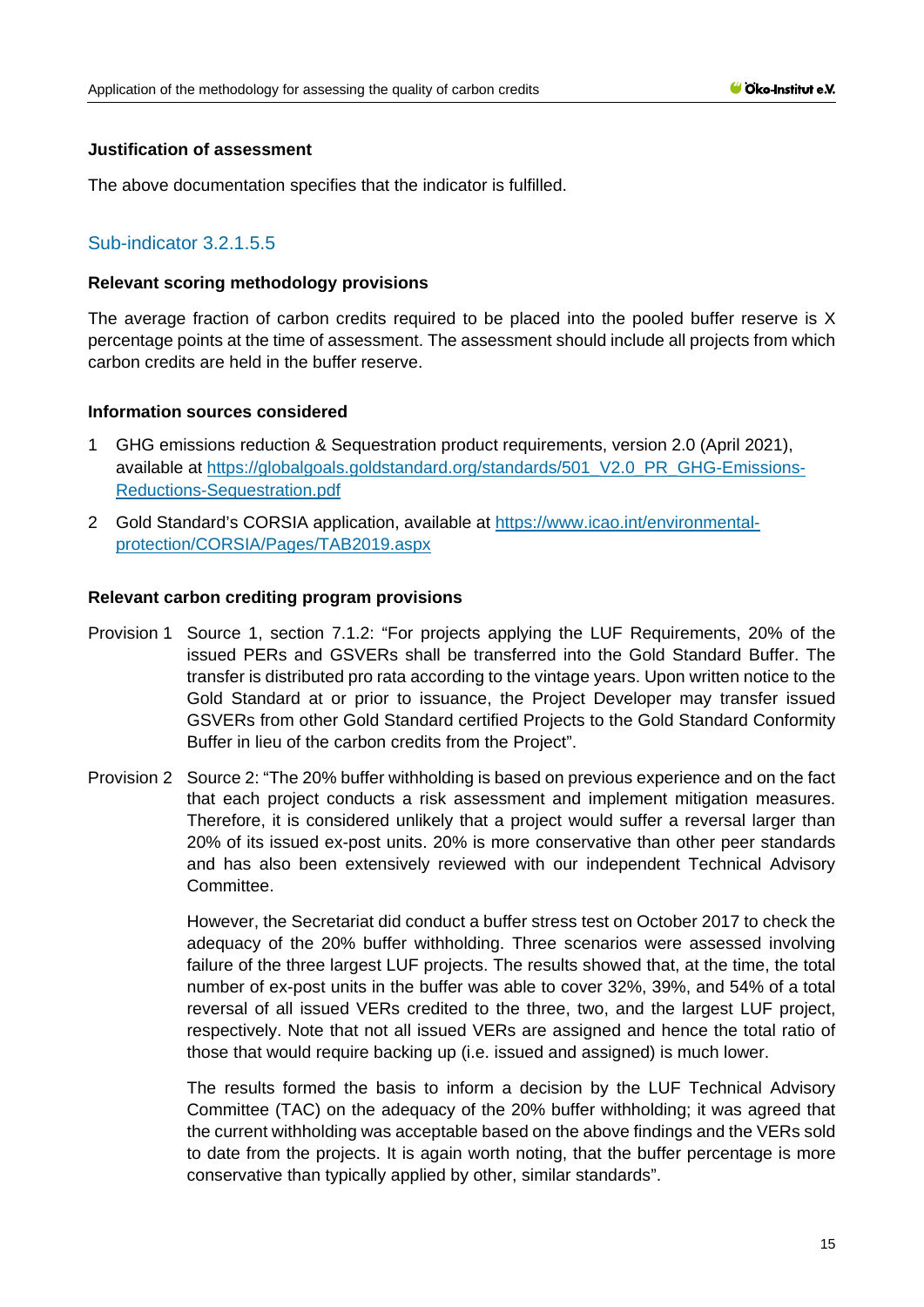#### **Assessment outcome**

4 Points.

# **Justification of assessment**

The number of points is calculated by dividing the percentage points (20%) that the carbon crediting program requires to be placed in the pooled buffer reserve by 5.

# Sub-indicator 3.2.1.5.6

# **Relevant scoring methodology provisions**

"The fraction of carbon credits set aside in the pooled buffer reserve is determined through a projectspecific risk assessment, following a pre-defined methodology."

#### **Information sources considered**

1 GHG emissions reduction & Sequestration product requirements, version 2.0 (April 2021), available at [https://globalgoals.goldstandard.org/standards/501\\_V2.0\\_PR\\_GHG-Emissions-](https://globalgoals.goldstandard.org/standards/501_V2.0_PR_GHG-Emissions-Reductions-Sequestration.pdf)[Reductions-Sequestration.pdf](https://globalgoals.goldstandard.org/standards/501_V2.0_PR_GHG-Emissions-Reductions-Sequestration.pdf)

#### **Relevant carbon crediting program provisions**

Provision 1 Source 1, section 7.1.2: "For projects applying the LUF Requirements, 20% of the issued PERs and GSVERs shall be transferred into the Gold Standard Buffer. The transfer is distributed pro rata according to the vintage years. Upon written notice to the Gold Standard at or prior to issuance, the Project Developer may transfer issued GSVERs from other Gold Standard certified Projects to the Gold Standard Conformity Buffer in lieu of the carbon credits from the Project".

# **Assessment outcome**

No (0 points).

# **Justification of assessment**

The fraction of credits set aside in the pooled buffer reserve is not determined through a projectspecific risk assessment. Instead, 20% of the issued PERs and GSVERs are transferred into the Gold Standard Buffer for each project.

# Sub-indicator 3.2.1.5.7

#### **Relevant scoring methodology provisions**

"X registered projects contribute to the pooled buffer reserve. The assessment should include all projects from which carbon credits are held in the buffer reserve at the time of assessment."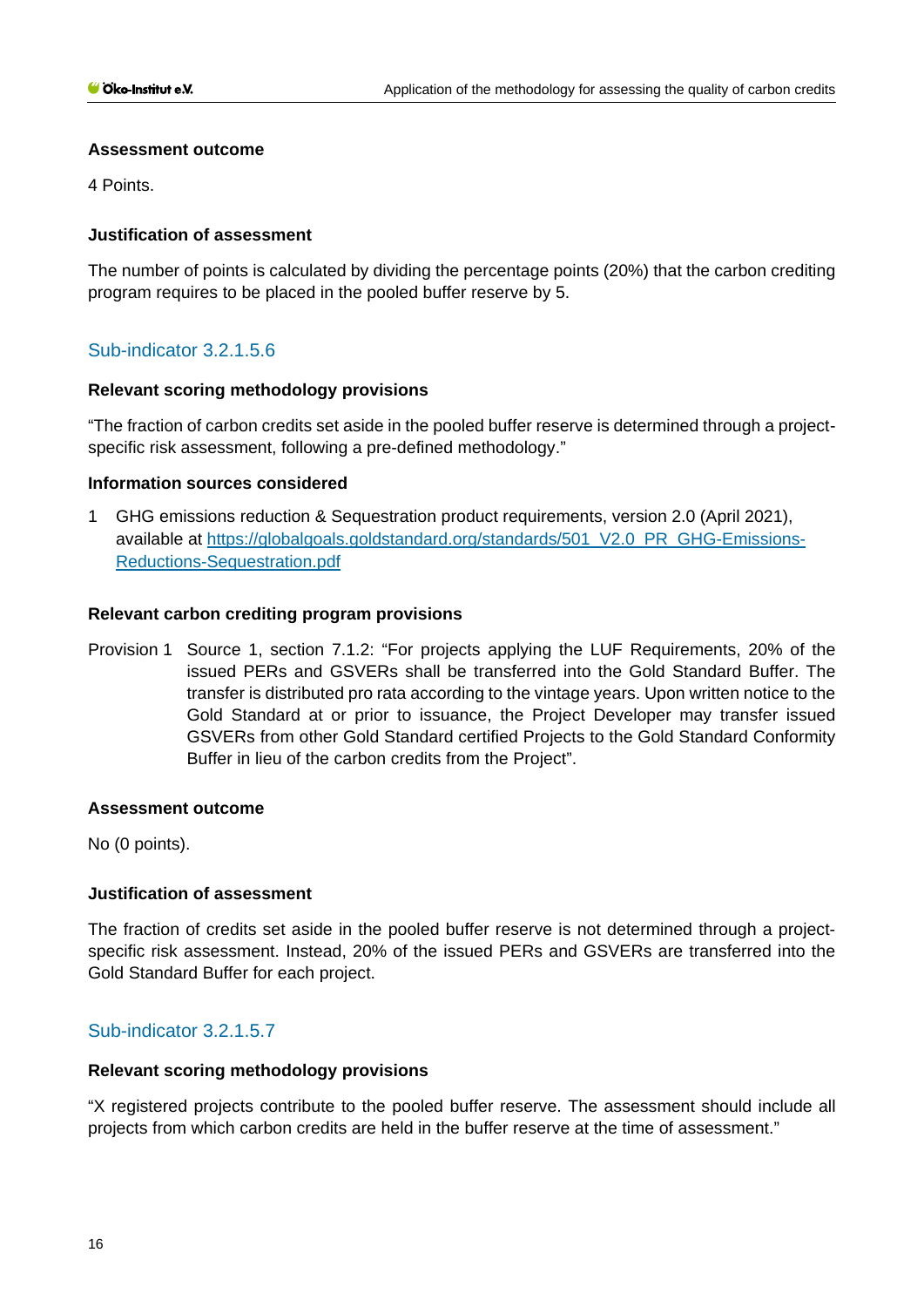#### **Information sources considered**

1 Personal communication, November 2021

# **Relevant carbon crediting program provisions**

-

#### **Assessment outcome**

0.7 points (35 projects divided by 50, with a maximum of 2 points).

#### **Justification of assessment**

According to the information on the GS buffer reserve provided by the program (source 1), as of November 2021, 35 projects contribute to the pooled buffer reserve (only including projects that contribute VERs, excluding PERs).

# Sub-indicator 3.2.1.5.8

#### **Relevant scoring methodology provisions**

The registered projects contributing to the pooled buffer reserve are implemented in X different regions. A region is a state or province within a country (e.g., states within the US, provinces within Brazil). The assessment should include all projects from which carbon credits are hold in the buffer reserve at the time of assessment.

#### **Information sources considered**

1 Personal communication, November 2021

#### **Relevant carbon crediting program provisions**

**Assessment outcome**

-

1.28 points (32 regions divided by 25, with a maximum of 2 points)

#### **Justification of assessment**

The information on the buffer reserve provided by Gold Standard (source 1) shows that the number of regions is 32 as of November 2021 (only including projects that contribute VERs to the buffer reserve).

# Sub-indicator 3.2.1.5.9

The three largest projects contributing to the pooled buffer reserve represent X percentage points of the carbon credits held in the pooled buffer reserve.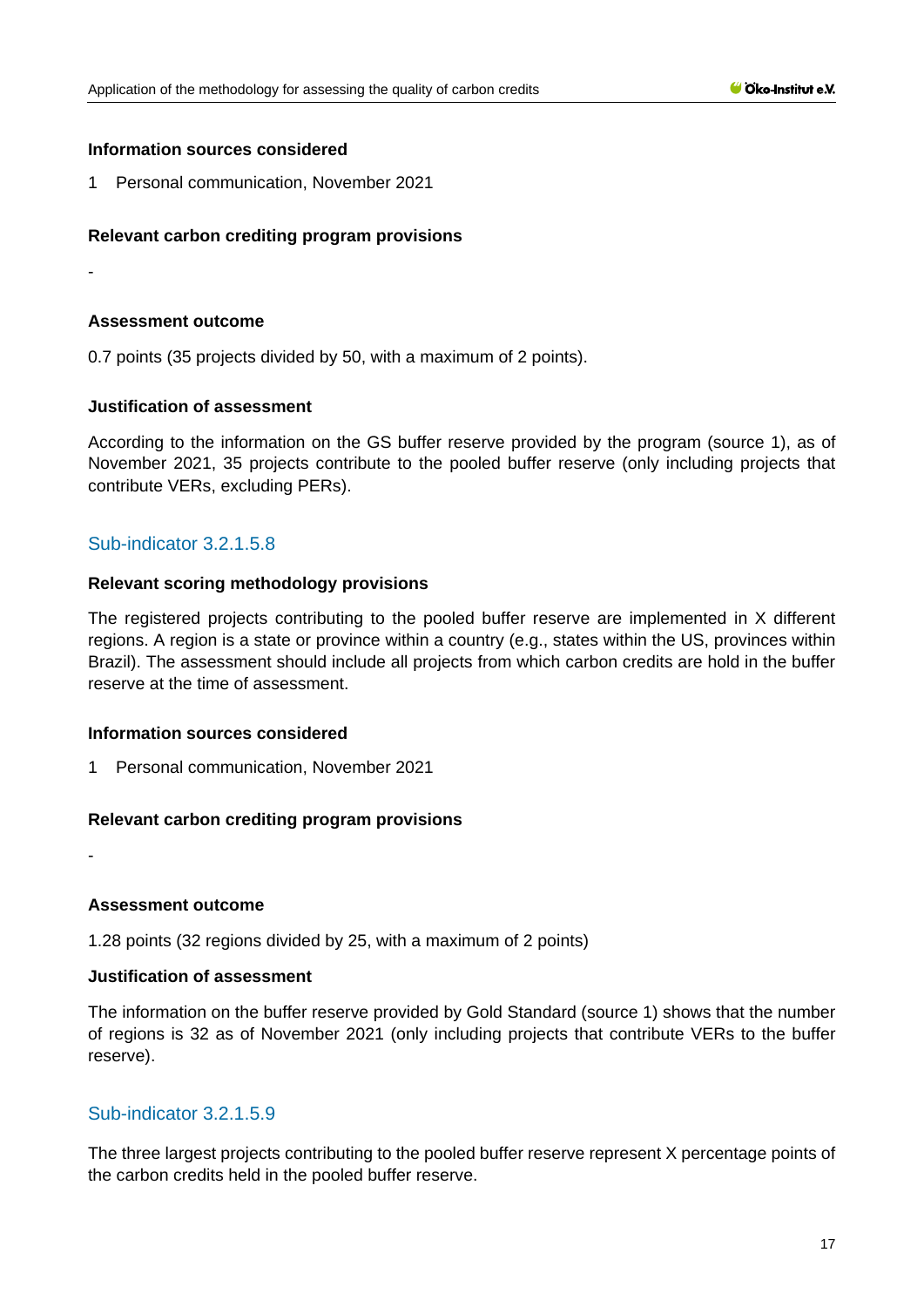#### **Information sources considered**

1 Personal communication, November 2021

## **Relevant carbon crediting program provisions**

-

## **Assessment outcome**

-6.82 points.

The number of percentage points (68) divided by 10. The score of this sub-indicator is negative and must be subtracted from the other scores when determining the final score for indicator 3.2.1.5

#### **Justification of assessment**

According to the information on the buffer reserve provided by GS (source 1), the three largest projects contributing to the pooled buffer represent 68 percentage points of the total number of carbon credits held in the buffer reserve as of November 2021 (only taking into account VERs and not PERs).

# Sub-indicator 3.2.1.5.10

#### **Relevant scoring methodology provisions**

"There are provisions in place to ensure the continued operation of the reserve if the carbon crediting program ceases to exist, including in the case of bankruptcy."

#### **Information sources considered**

1 Gold Standard Policy – Dissolution of Standards. Policy and procedure for issued certificates in the event of dissolution of the Gold Standard Foundation (not publicly available)

#### **Relevant carbon crediting program provisions**

-

# **Assessment outcome**

Yes (4 points).

# **Justification of assessment**

The document provided by Gold Standard shows that the indicator is fulfilled.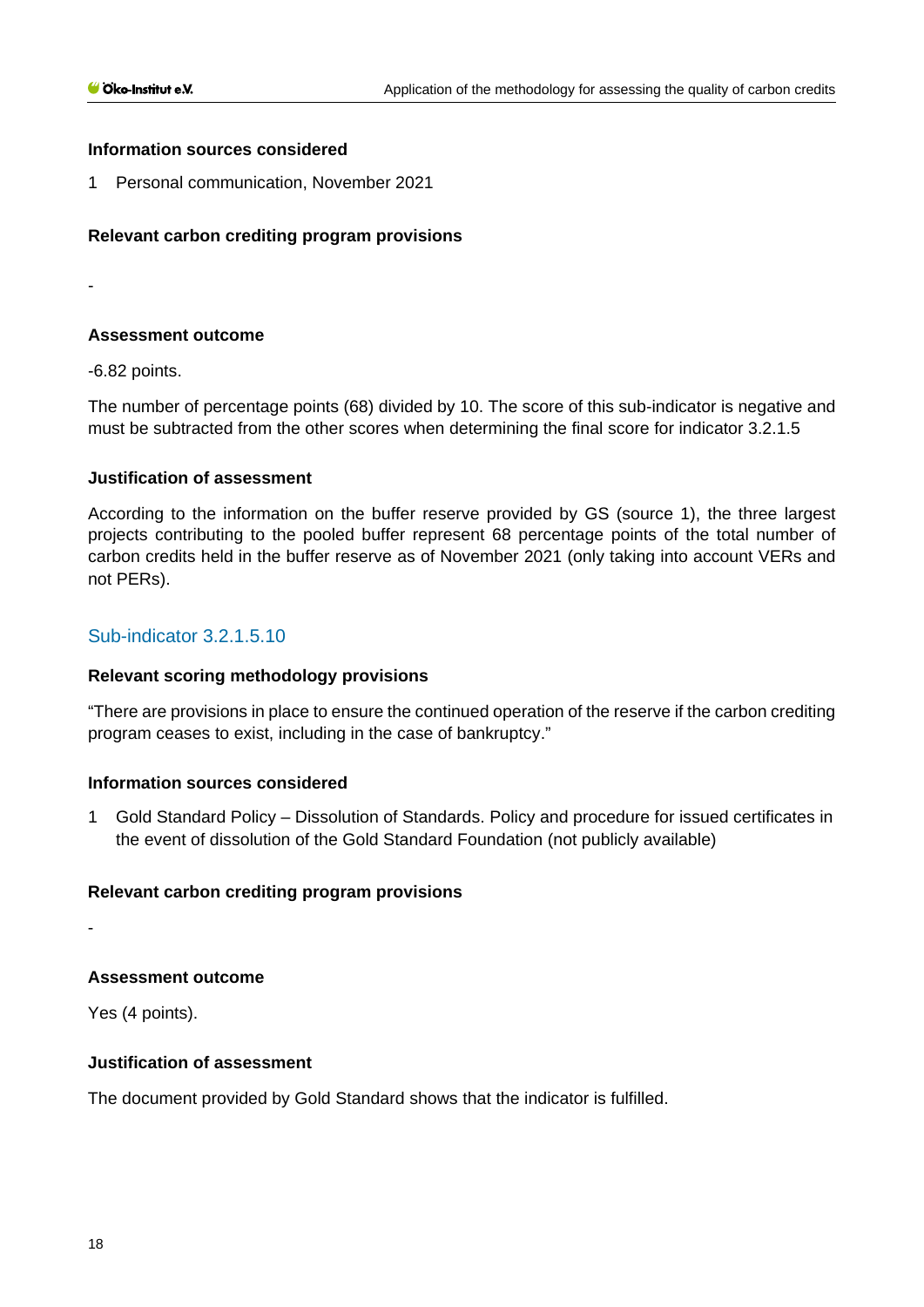# Sub-indicator 3.2.1.5.11

## **Relevant scoring methodology provisions**

The program funds part of its pooled buffer reserve with carbon credits from projects that do not have a material non-permanence risk, as defined in Table 27, and the fraction of these carbon credits makes up:

a. 50% or less of the pooled buffer reserve;

OR

b. More than 50% of the pooled buffer reserve.

#### **Information sources considered**

- 1 Personal communication, November 2021
- 2 GHG emissions reduction & Sequestration product requirements, version 2.0 (April 2021), available at [https://globalgoals.goldstandard.org/standards/501\\_V2.0\\_PR\\_GHG-Emissions-](https://globalgoals.goldstandard.org/standards/501_V2.0_PR_GHG-Emissions-Reductions-Sequestration.pdf)[Reductions-Sequestration.pdf](https://globalgoals.goldstandard.org/standards/501_V2.0_PR_GHG-Emissions-Reductions-Sequestration.pdf)

#### **Relevant carbon crediting program provisions**

Provision 1 Source 2, section 7.1.2: "For projects applying the LUF Requirements, 20% of the issued PERs and GSVERs shall be transferred into the Gold Standard Buffer. The transfer is distributed pro rata according to the vintage years. Upon written notice to the Gold Standard at or prior to issuance, the Project Developer may transfer issued GSVERs from other Gold Standard certified Projects to the Gold Standard Conformity Buffer in lieu of the carbon credits from the Project".

#### **Assessment outcome**

4 points (More than 50% of the pooled buffer reserve).

#### **Justification of assessment**

According to the information on the buffer reserve provided by GS (source 1), projects that do not have a material non-permanence risk represent 71% of the total number of carbon credits held in the buffer reserve as of November 2021 (only taking into account VERs and not PERs). Only land use/forestry projects need to contribute 20% of issued credits into the buffer (and other project types do not contribute to the buffer) but credits from other project types can be used to fulfil this obligation to contribute 20%.

# Sub-indicator 3.2.1.5.12

#### **Relevant scoring methodology provisions**

"The program uses a non-pooled buffer reserve to compensate for reversals."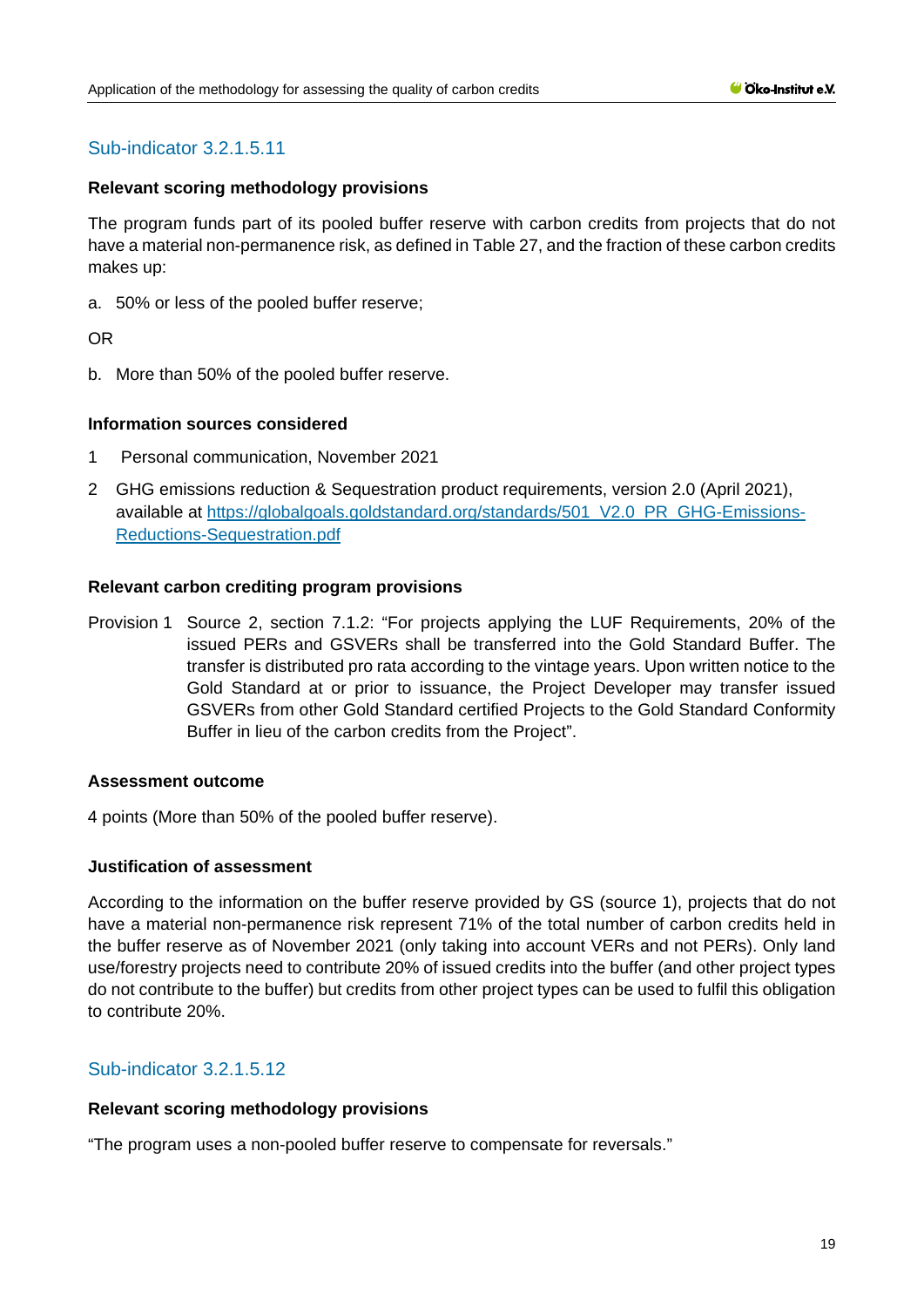# **Information sources considered**

- 1 GHG emissions reduction & Sequestration product requirements, version 2.0 (April 2021), available at [https://globalgoals.goldstandard.org/standards/501\\_V2.0\\_PR\\_GHG-Emissions-](https://globalgoals.goldstandard.org/standards/501_V2.0_PR_GHG-Emissions-Reductions-Sequestration.pdf)[Reductions-Sequestration.pdf](https://globalgoals.goldstandard.org/standards/501_V2.0_PR_GHG-Emissions-Reductions-Sequestration.pdf)
- 2 Performance Shortfall Guidelines Version 1.1 (April 2020), available at [https://globalgoals.goldstandard.org/standards/501G\\_V1.1\\_PR\\_Performance-Shortfall-](https://globalgoals.goldstandard.org/standards/501G_V1.1_PR_Performance-Shortfall-Guidelines.pdf)[Guidelines.pdf](https://globalgoals.goldstandard.org/standards/501G_V1.1_PR_Performance-Shortfall-Guidelines.pdf)

#### **Relevant carbon crediting program provisions**

#### **Assessment outcome**

No (0 points).

-

#### **Justification of assessment**

The program does not use a non-pooled buffer reserve.

# Sub-indicator 3.2.1.5.13

#### **Relevant scoring methodology provisions**

"The fraction of issued carbon credits that must be placed into the non-pooled buffer reserve is X percentage points."

#### **Information sources considered**

- 1 GHG emissions reduction & Sequestration product requirements, version 2.0 (April 2021), available at [https://globalgoals.goldstandard.org/standards/501\\_V2.0\\_PR\\_GHG-Emissions-](https://globalgoals.goldstandard.org/standards/501_V2.0_PR_GHG-Emissions-Reductions-Sequestration.pdf)[Reductions-Sequestration.pdf](https://globalgoals.goldstandard.org/standards/501_V2.0_PR_GHG-Emissions-Reductions-Sequestration.pdf)
- 2 Performance Shortfall Guidelines Version 1.1 (April 2020), available at [https://globalgoals.goldstandard.org/standards/501G\\_V1.1\\_PR\\_Performance-Shortfall-](https://globalgoals.goldstandard.org/standards/501G_V1.1_PR_Performance-Shortfall-Guidelines.pdf)[Guidelines.pdf](https://globalgoals.goldstandard.org/standards/501G_V1.1_PR_Performance-Shortfall-Guidelines.pdf)

#### **Relevant carbon crediting program provisions**

-

#### **Assessment outcome**

No (0 points).

#### **Justification of assessment**

The program does not use a non-pooled buffer reserve.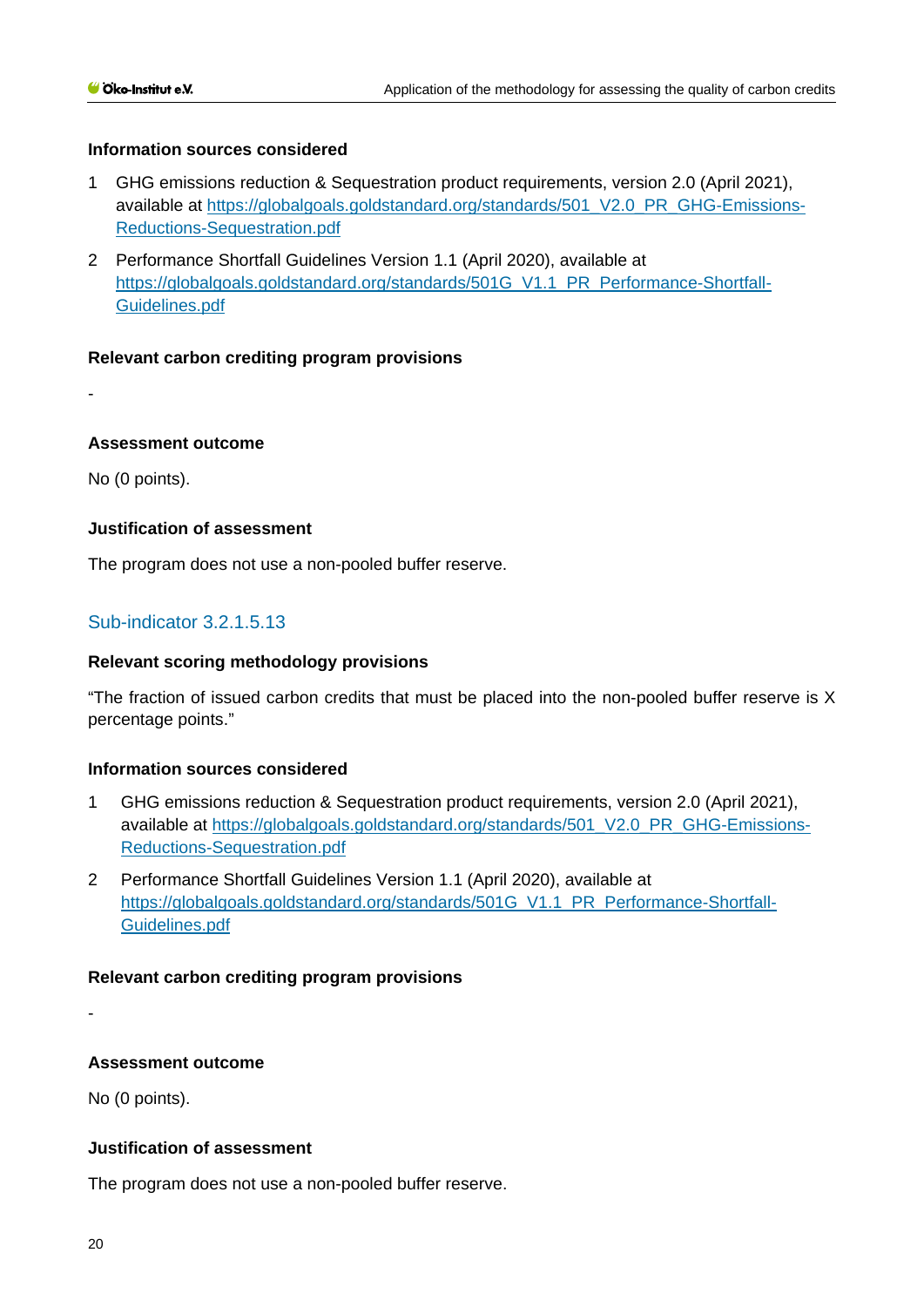# Sub-indicator 3.2.1.5.14

## **Relevant scoring methodology provisions**

"There are provisions in place to ensure the continued operation of the non-pooled buffer reserve if the carbon crediting program ceases to exist, including in the case of bankruptcy."

#### **Information sources considered**

- 1 GHG emissions reduction & Sequestration product requirements, version 2.0 (April 2021), available at [https://globalgoals.goldstandard.org/standards/501\\_V2.0\\_PR\\_GHG-Emissions-](https://globalgoals.goldstandard.org/standards/501_V2.0_PR_GHG-Emissions-Reductions-Sequestration.pdf)[Reductions-Sequestration.pdf](https://globalgoals.goldstandard.org/standards/501_V2.0_PR_GHG-Emissions-Reductions-Sequestration.pdf)
- 2 Performance Shortfall Guidelines Version 1.1 (April 2020), available at [https://globalgoals.goldstandard.org/standards/501G\\_V1.1\\_PR\\_Performance-Shortfall-](https://globalgoals.goldstandard.org/standards/501G_V1.1_PR_Performance-Shortfall-Guidelines.pdf)[Guidelines.pdf](https://globalgoals.goldstandard.org/standards/501G_V1.1_PR_Performance-Shortfall-Guidelines.pdf)

# **Relevant carbon crediting program provisions**

-

-

# **Assessment outcome**

No (0 points).

# **Justification of assessment**

The program does not use a non-pooled buffer reserve.

# Sub-indicator 3.2.1.5.15

#### **Relevant scoring methodology provisions**

"In addition to requirements for compensation by project owners and the use of a pooled buffer reserve, the program requires project owners to insure the risks associated with their obligation to compensate for reversals."

#### **Information sources considered**

- 1. GHG emissions reduction & Sequestration product requirements, version 2.0 (April 2021), available at [https://globalgoals.goldstandard.org/standards/501\\_V2.0\\_PR\\_GHG-Emissions-](https://globalgoals.goldstandard.org/standards/501_V2.0_PR_GHG-Emissions-Reductions-Sequestration.pdf)[Reductions-Sequestration.pdf](https://globalgoals.goldstandard.org/standards/501_V2.0_PR_GHG-Emissions-Reductions-Sequestration.pdf)
- 2. Performance Shortfall Guidelines Version 1.1 (April 2020), available at [https://globalgoals.goldstandard.org/standards/501G\\_V1.1\\_PR\\_Performance-Shortfall-](https://globalgoals.goldstandard.org/standards/501G_V1.1_PR_Performance-Shortfall-Guidelines.pdf)[Guidelines.pdf](https://globalgoals.goldstandard.org/standards/501G_V1.1_PR_Performance-Shortfall-Guidelines.pdf)

# **Relevant carbon crediting program provisions**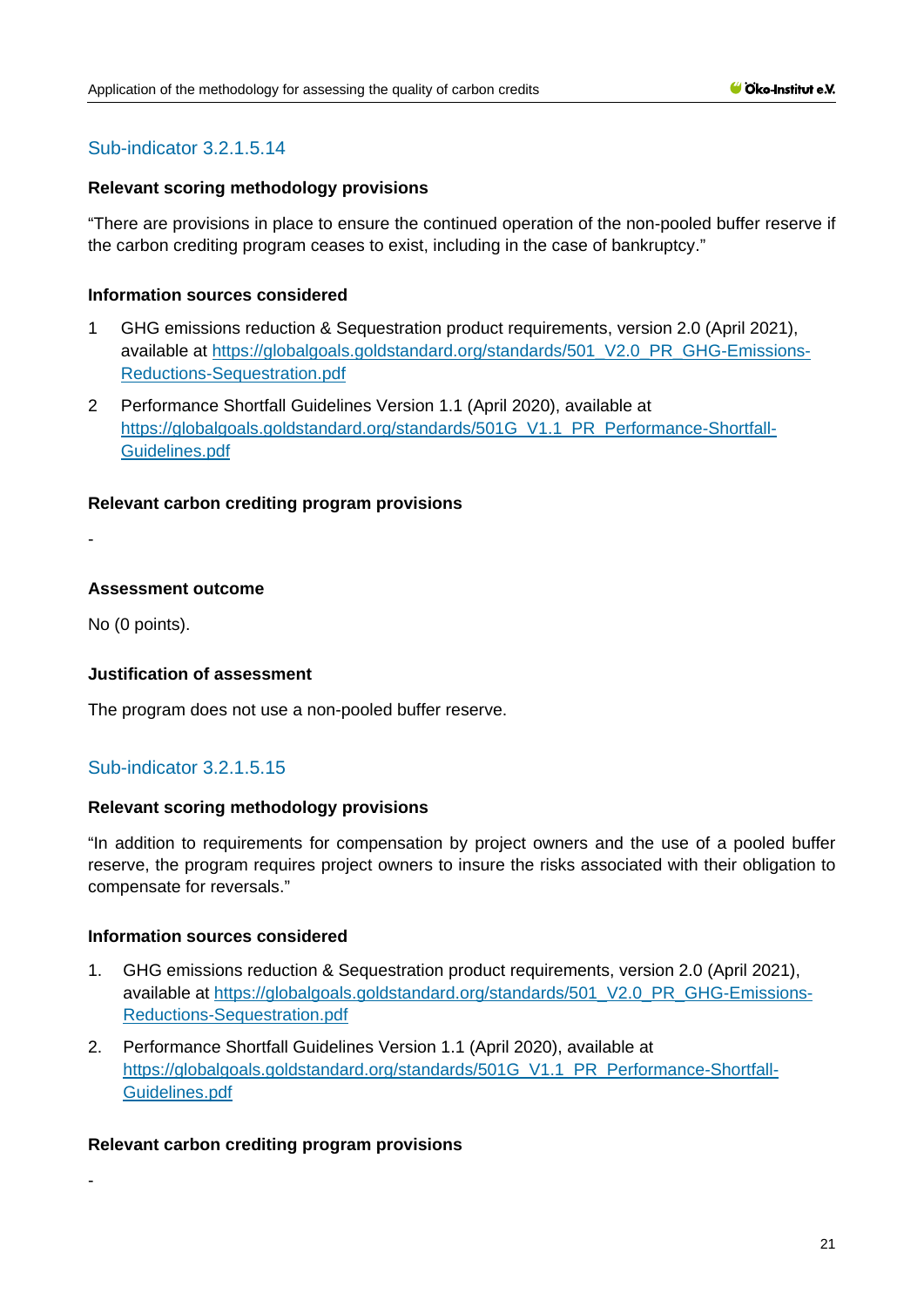#### **Assessment outcome**

No (0 points).

# **Justification of assessment**

The program does not require project owners to insure the risks associated with their obligation to compensate for reversals.

# Sub-indicator 3.2.1.5.16

# **Relevant scoring methodology provisions**

"The program establishes clear conditions for what type of insurance is considered sufficient, including provisions that only high-quality credits may be used for compensation."

# **Information sources considered**

- 1 GHG emissions reduction & Sequestration product requirements, version 2.0 (April 2021), available at https://globalgoals.goldstandard.org/standards/501 V2.0 PR GHG-Emissions-[Reductions-Sequestration.pdf](https://globalgoals.goldstandard.org/standards/501_V2.0_PR_GHG-Emissions-Reductions-Sequestration.pdf)
- 2 Performance Shortfall Guidelines Version 1.1 (April 2020), available at [https://globalgoals.goldstandard.org/standards/501G\\_V1.1\\_PR\\_Performance-Shortfall-](https://globalgoals.goldstandard.org/standards/501G_V1.1_PR_Performance-Shortfall-Guidelines.pdf)[Guidelines.pdf](https://globalgoals.goldstandard.org/standards/501G_V1.1_PR_Performance-Shortfall-Guidelines.pdf)

# **Relevant carbon crediting program provisions**

-

# **Assessment outcome**

No (0 points).

# **Justification of assessment**

The program does not require project owners to insure the risks associated with their obligation to compensate for reversals.

# Scoring results for indicator 3.2.1.5

According to the above assessment, the carbon crediting program receives 22.18 points. Applying the scoring approach in the methodology, this results in a score of 2.41 for the indicator.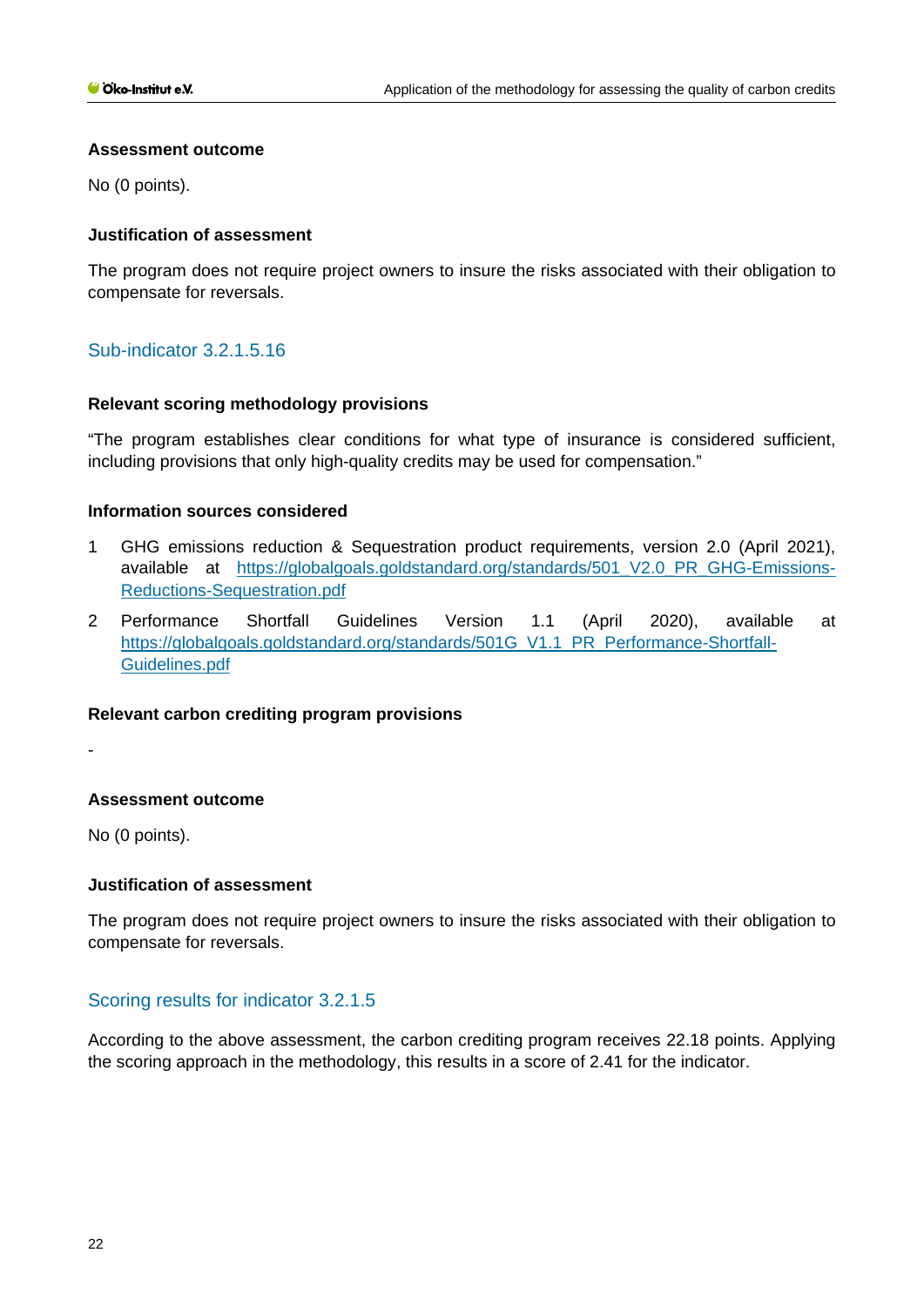# **Indicator 3.2.1.6**

# **Relevant scoring methodology provisions**

Some carbon crediting programs allow or require that a new baseline be established in the event of a reversal. However, if the baseline is adjusted upwards, by adding the reversals to the baseline, then the reversal would no longer be accounted for, i.e. the cumulative emission reductions that may be claimed could be equal to the situation when the reversal had never occurred. Such provisions could thus undermine the effectiveness of fully accounting for reversals. The methodology assesses carbon crediting programs depending on the extent to which they allow or require adjusting baseline emission upwards in the case of reversals. The program requirements in the case of reversals are scored as follows:

| Program provisions in the case of reversals                                                                                                                                                         |   |
|-----------------------------------------------------------------------------------------------------------------------------------------------------------------------------------------------------|---|
| The program provisions do not allow or require adjusting the baseline upwards (i.e.<br>towards higher emissions in the case of reversals)                                                           | 4 |
| The program provisions allow or require adjusting the baseline upwards (i.e. towards<br>higher emissions in the case of reversals), but only to a much smaller extent than the<br>actual reversals  |   |
| The program provisions potentially allow or require adjusting the baseline upwards (i.e.<br>towards higher emissions in the case of reversals) to the same extent as the reversals<br>that occurred |   |

#### **Information sources considered**

1 Land use and forests activity requirements, Version 1.2.1 (April 2020), available at [https://globalgoals.goldstandard.org/203-ar-luf-activity-requirements/.](https://globalgoals.goldstandard.org/203-ar-luf-activity-requirements/)

# **Relevant carbon crediting program provisions**

Provision 1 Source 1, section 3.1.12(c): "According to the Principles & Requirements, all projects shall seek Crediting Period Renewal every 5th year. At the time of project renewal, The A/R and AGR projects shall update the baseline following the applied Impact Quantification Methodology requirements".

#### **Assessment outcome**

The approach is assigned a score of 4.

#### **Justification of assessment**

The above documentation specifies that the carbon crediting program allows for a regular update of baselines of forestry projects (but not the baseline scenario which is fixed for the entire project duration). However, no baseline update is allowed in case of a reversal.

# **Scoring results**

According to the above assessment, the carbon crediting program achieves a score of 2 for indicator 3.2.1.1, a score of 4 for indicator 3.2.1.2, a score of 3 for indicator 3.2.1.3, a score of 4 for indicator